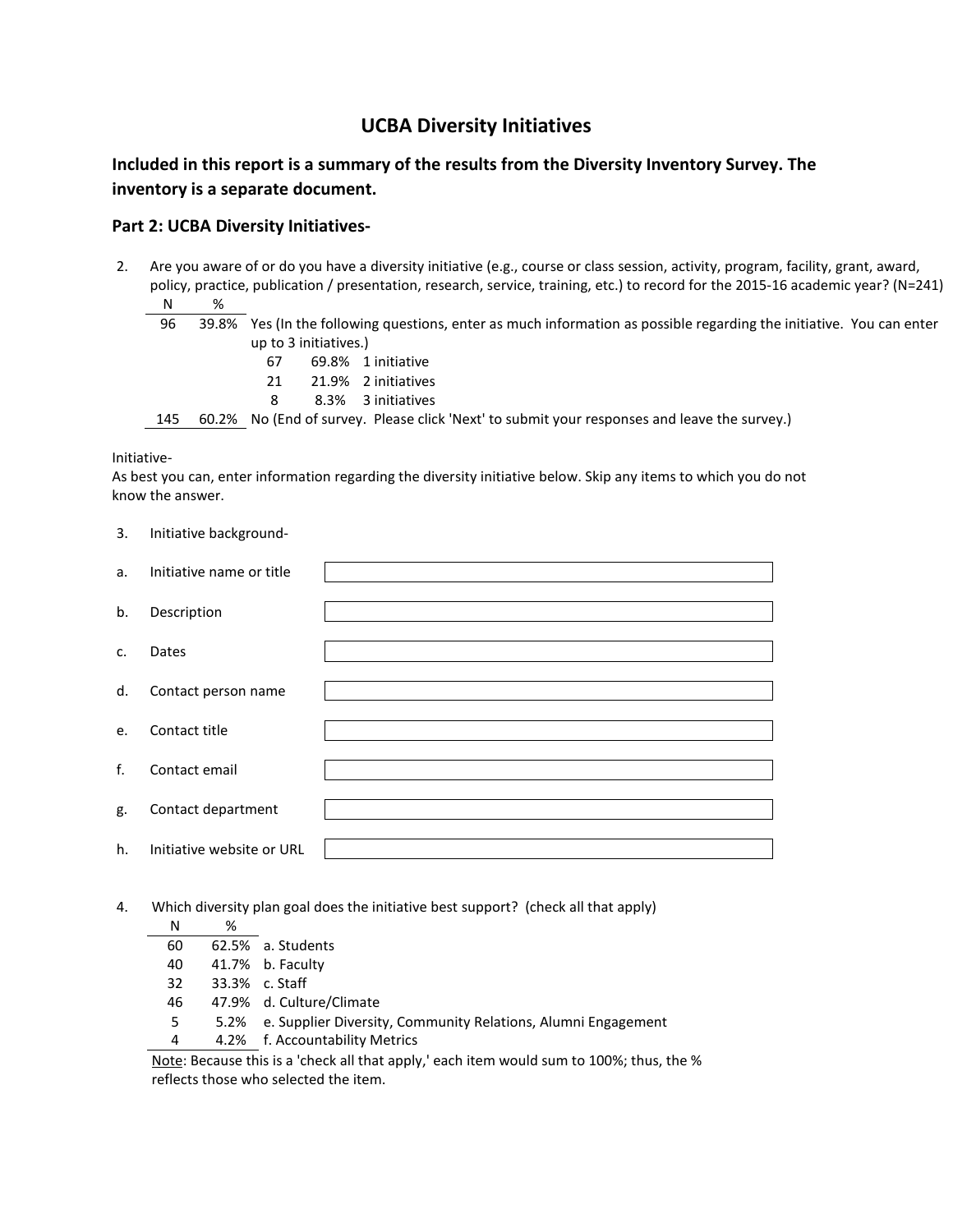| 5. | Which category best describes the initiative? (check all that apply) |       |                                                                                                                   |  |  |
|----|----------------------------------------------------------------------|-------|-------------------------------------------------------------------------------------------------------------------|--|--|
|    | N                                                                    | %     |                                                                                                                   |  |  |
|    | 36                                                                   |       | 37.5% a. Course: a class, lecture material, readings, activities, and/or projects.                                |  |  |
|    | 27                                                                   | 28.1% | b. Event: organized activity or program                                                                           |  |  |
|    | 1                                                                    | 1.0%  | c. Facility: a building or designated space                                                                       |  |  |
|    | 7                                                                    | 7.3%  | d. Grant/Scholarship/Sponsorship: a sum of money awarded to defray expense                                        |  |  |
|    | 0                                                                    | 0%    | e. Highlight of Student/Staff/Faculty: special recognition or award                                               |  |  |
|    | 3                                                                    | 3.1%  | f. Policy: standardized, documented operating procedures                                                          |  |  |
|    | 4                                                                    | 4.2%  | g. Practice: a common way of documenting business                                                                 |  |  |
|    | 6                                                                    | 6.3%  | h. Publication/Presentation: prepared report                                                                      |  |  |
|    | 7                                                                    | 7.3%  | i. Research: methodical investigation into a subject                                                              |  |  |
|    | 9                                                                    | 9.4%  | j. Service: work, advocacy, or special actions on behalf of an individual or group                                |  |  |
|    | 22                                                                   | 22.9% | k. Training: an activity to raise awareness, enhance skills, change behavior, and build a<br>culture of inclusion |  |  |
|    | 8                                                                    | 8.3%  | I. Other                                                                                                          |  |  |

Note: Because this is a 'check all that apply,' each item would sum to 100%; thus, the % reflects those who selected the item.

Other (please specify)

| 6. | Initiative details- (enter a number value only, such as 5 or 1000, or<br>leave blank. No characters) | N  | Avg    | Median | SD.    | Sum     |
|----|------------------------------------------------------------------------------------------------------|----|--------|--------|--------|---------|
| a. | How many people utilized the initiative?                                                             | 36 | 67     | 25     | 165    | 2,411   |
| b. | How many staff/faculty assisted with the initiative?                                                 | 34 |        | 4      |        | 229     |
| c. | About how many personnel hours were devoted to the initiative?                                       | 21 | 87     | 45     | 100    | 1,820   |
| d. | About how much in personnel salary was devoted to the initiative?                                    | 11 | 18,636 | 0      | 60,170 | 205,000 |
| e. | About how much university funding was used?                                                          | 18 | 450    | 0      | 760    | 8,093   |
| f. | About how much external funding was used?                                                            | 18 | 122    | 0      | 519    | 2,200   |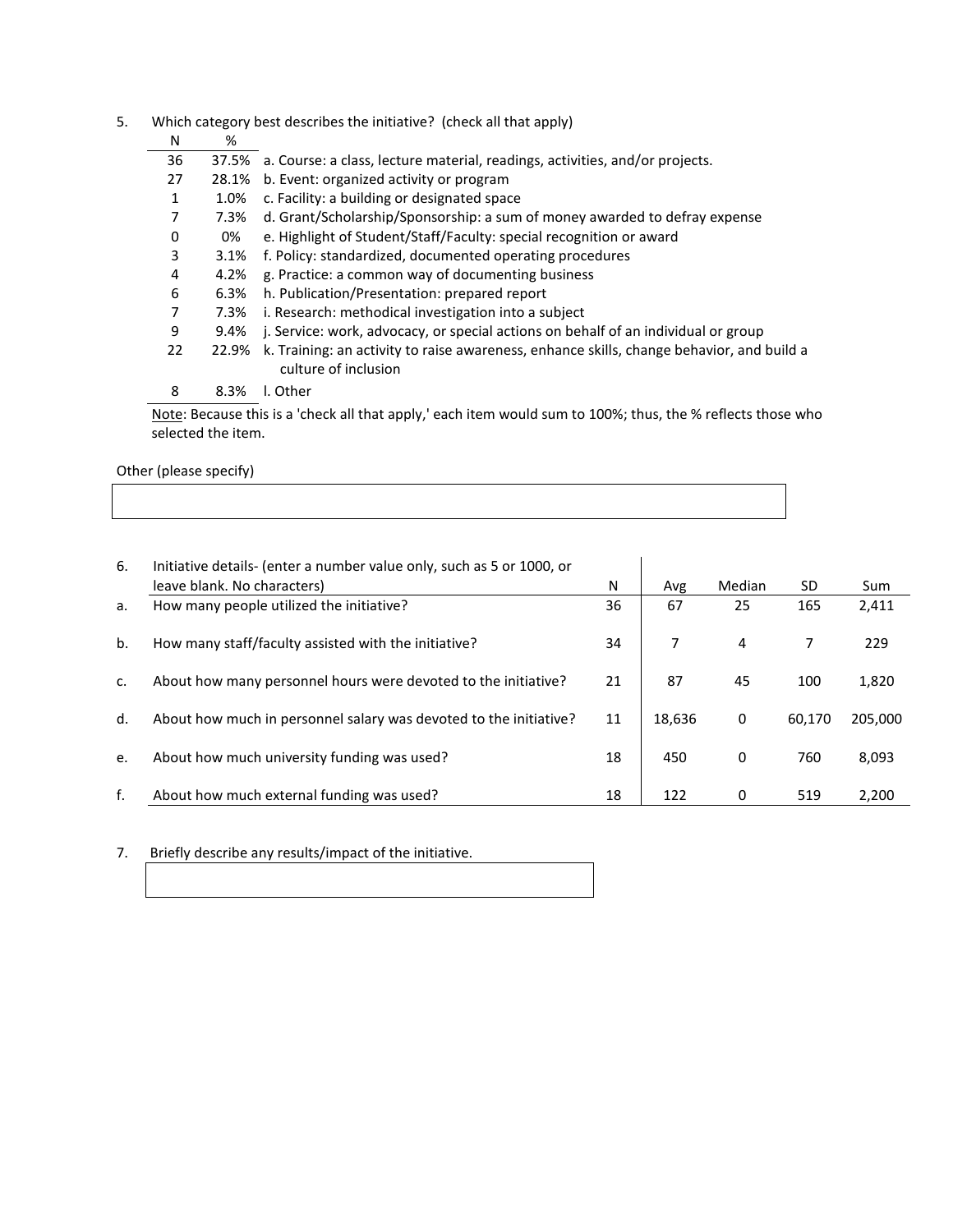Survey: 2 Initiative: 1

#### 3a. Initiative name or title:

Integrated into FYE for Nursing students

#### 3b. Description:

J Ellis -Nsg course coordinated -worked to coordinate with UCBA staff to present

3c. Dates:

Fall 2015 will repeat in 2016

7. Briefly describe any results/impacts of this initiative.

## Initiative background-

Survey: 3 Initiative: 1

#### 3a. Initiative name or title:

Culture in the Classroom

#### 3b. Description:

Workshop series on intergroup dialoge

3c. Dates:

varies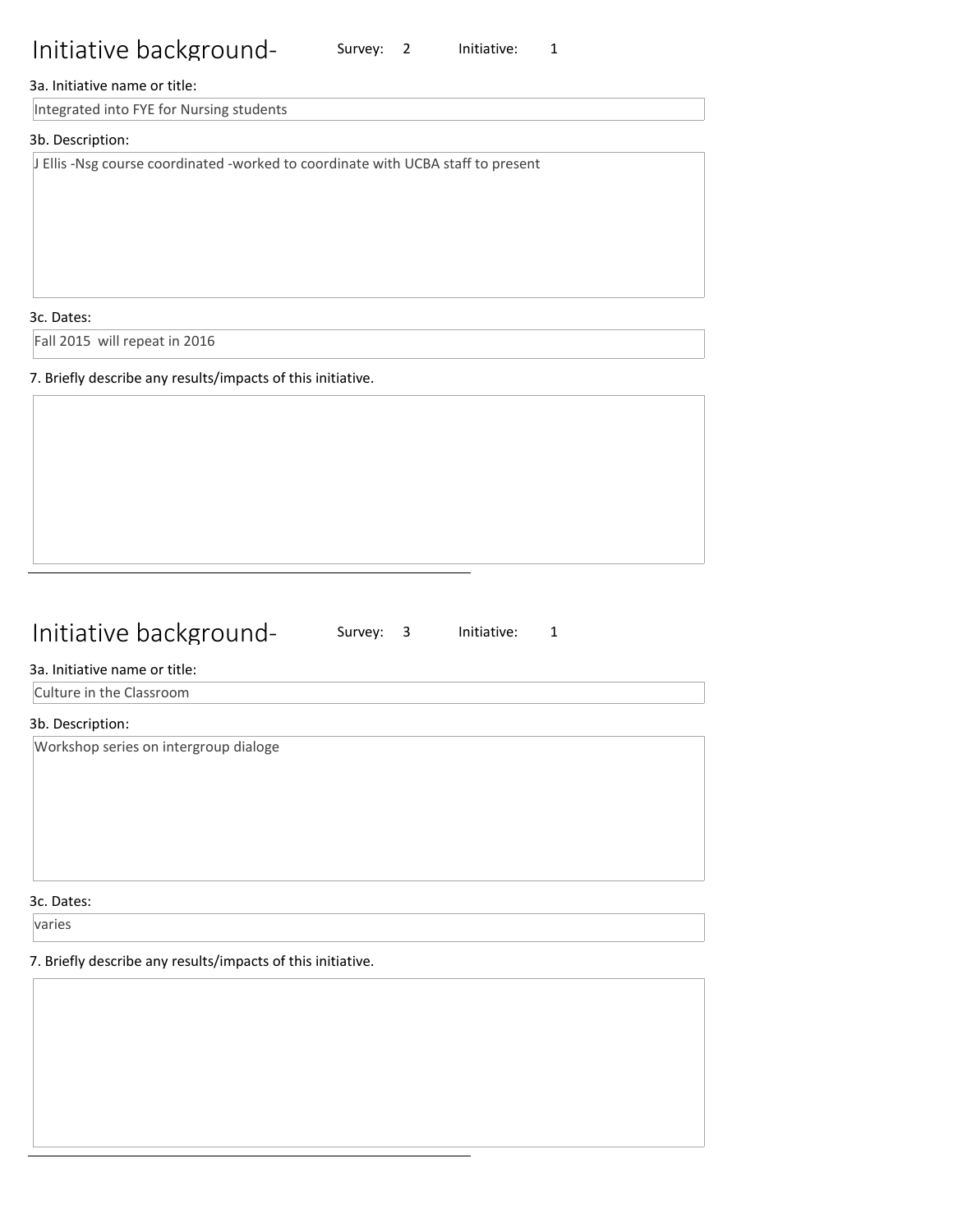Survey: 3 Initiative: 2

#### 3a. Initiative name or title:

Diversity Scholars Program

#### 3b. Description:

Mentor Program for 1st year students of color

3c. Dates:

various

7. Briefly describe any results/impacts of this initiative.

## Initiative background-

Survey: 5 Initiative: 1

#### 3a. Initiative name or title:

World History courses, courses in British imperial history, courses in European history, History Club, my historical research

#### 3b. Description:

See above

#### 3c. Dates:

2015-2016 academic year

#### 7. Briefly describe any results/impacts of this initiative.

Several sections of my course offerings are dedicated to themes of race and gender in the past and present. In fact, my professional research investigates race and gender in British and French imperialism, particularly concerning migration. I have also organized a Speakers Series and a History Club that presents talks, leads discussions, and shows films that deal with these themes.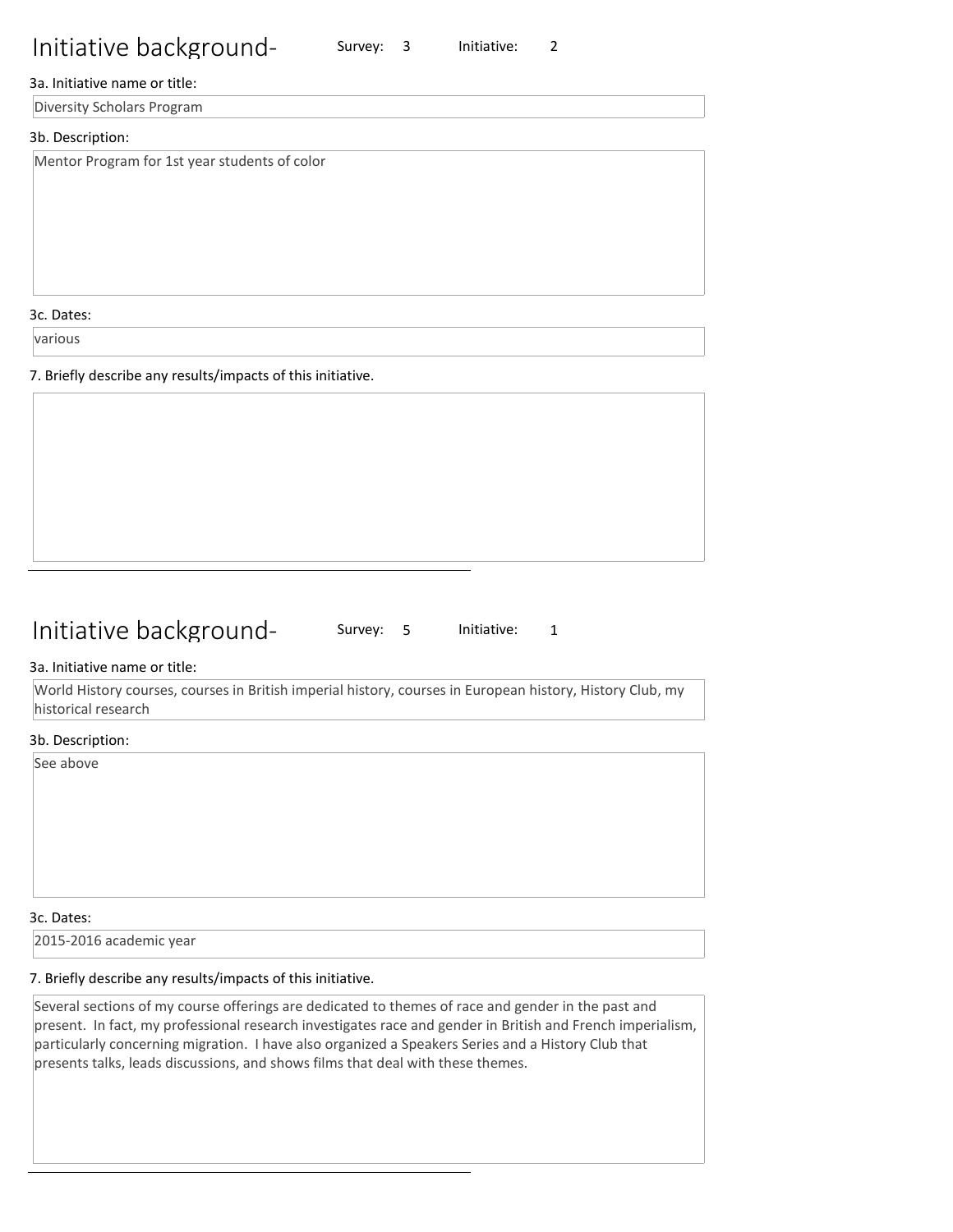## 3a. Initiative name or title:

**History Club** 

## 3b. Description:

film screenings of Glory, 12 Years A Slave, panel discussion of reparations for slavery

3c. Dates:

since 2011; ongoing

7. Briefly describe any results/impacts of this initiative.

## Initiative background-

Survey: 9 Initiative: 1

Survey: 9 Initiative: 2

### 3a. Initiative name or title:

History Club

#### 3b. Description:

film screenings

3c. Dates:

2015-2016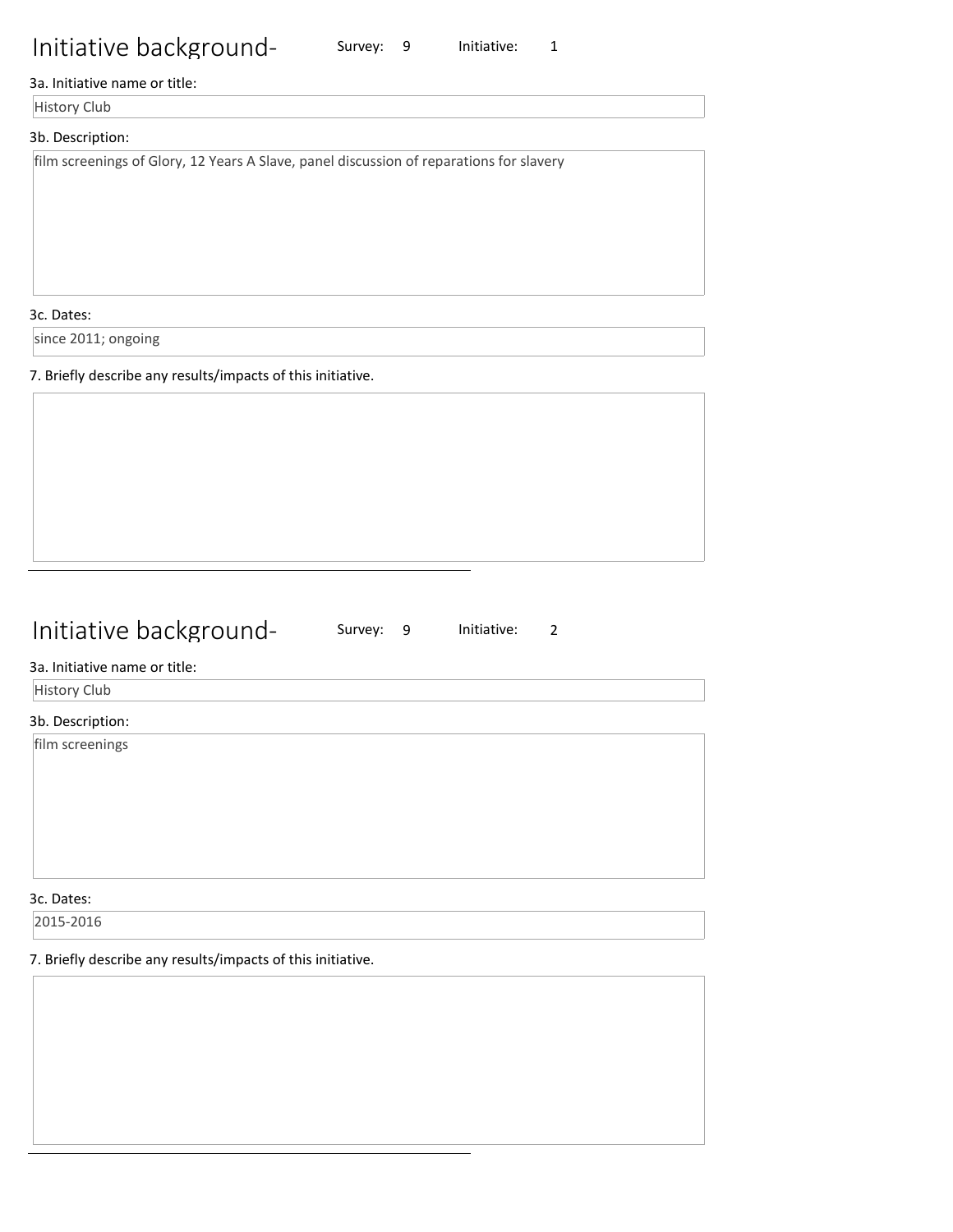#### 3a. Initiative name or title:

Courses taught in 2015-2016

#### 3b. Description:

The Coming of the Civil War; The Civil War & Reconstruciton; US History I

3c. Dates:

2015-2016

7. Briefly describe any results/impacts of this initiative.

## Initiative background-

Survey: 15 Initiative: 1

Survey: 9 Initiative: 3

3a. Initiative name or title:

Foreign Language language and content courses

#### 3b. Description:

In any of our foreign language courses, students are exposed to cultural differences. They learn that the majority culture is not "right" it is just the majority. There are many ways of acting in the world. Foreign Language Department also offers study abroad programs that immerse students in a differen culture. They live with families and practice the language with native speakers. Our service-learning courses (at least the Spanish service-learning course) has students interacting with native speakers in the Greater Cincinnati community.

3c. Dates:

For this year, the dates were May 2016 (Maymester) through the current time.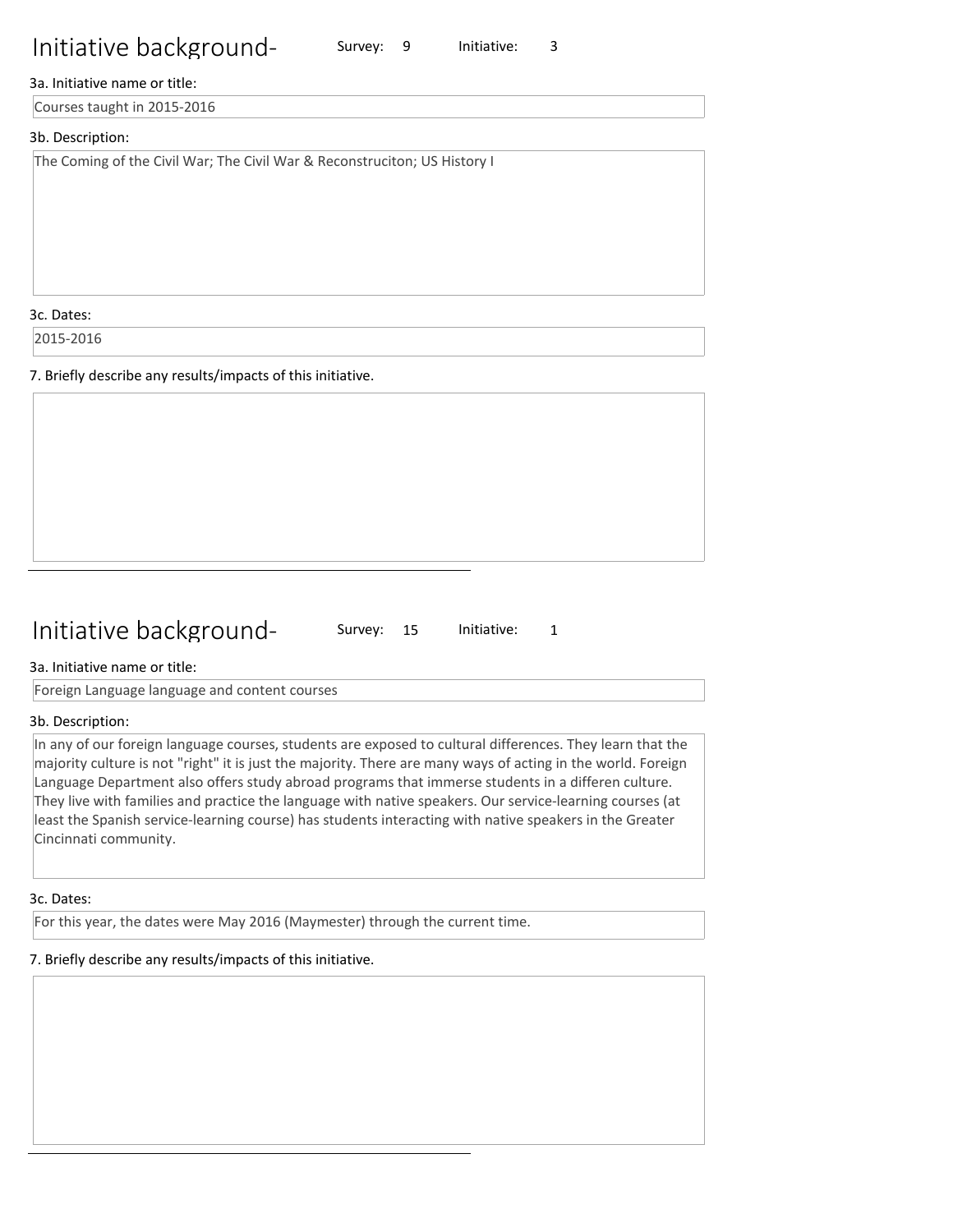3a. Initiative name or title:

Focus Groups - Diversity Climate

#### 3b. Description:

3c. Dates:

7. Briefly describe any results/impacts of this initiative.

## Initiative background-

Survey: 25 Initiative: 1

Survey: 20 Initiative: 1

3a. Initiative name or title:

Job postings and search committees

#### 3b. Description:

As EOC at UCBA, I work with every search committee (Faculty, Staff, Administration) before and throughout the hiring process. Each search is advertised in over 30 diverse publications and websites. Diversity of the applicant pool is monitored. Our search committees are made up of diverse members.

3c. Dates:

Continual

## 7. Briefly describe any results/impacts of this initiative.

Raised awareness of current faculty and staff diversity and the need for reaching out to attract a diverse audience when a position is open. We have utilized Provost funding for strategic hires and dual career hiring.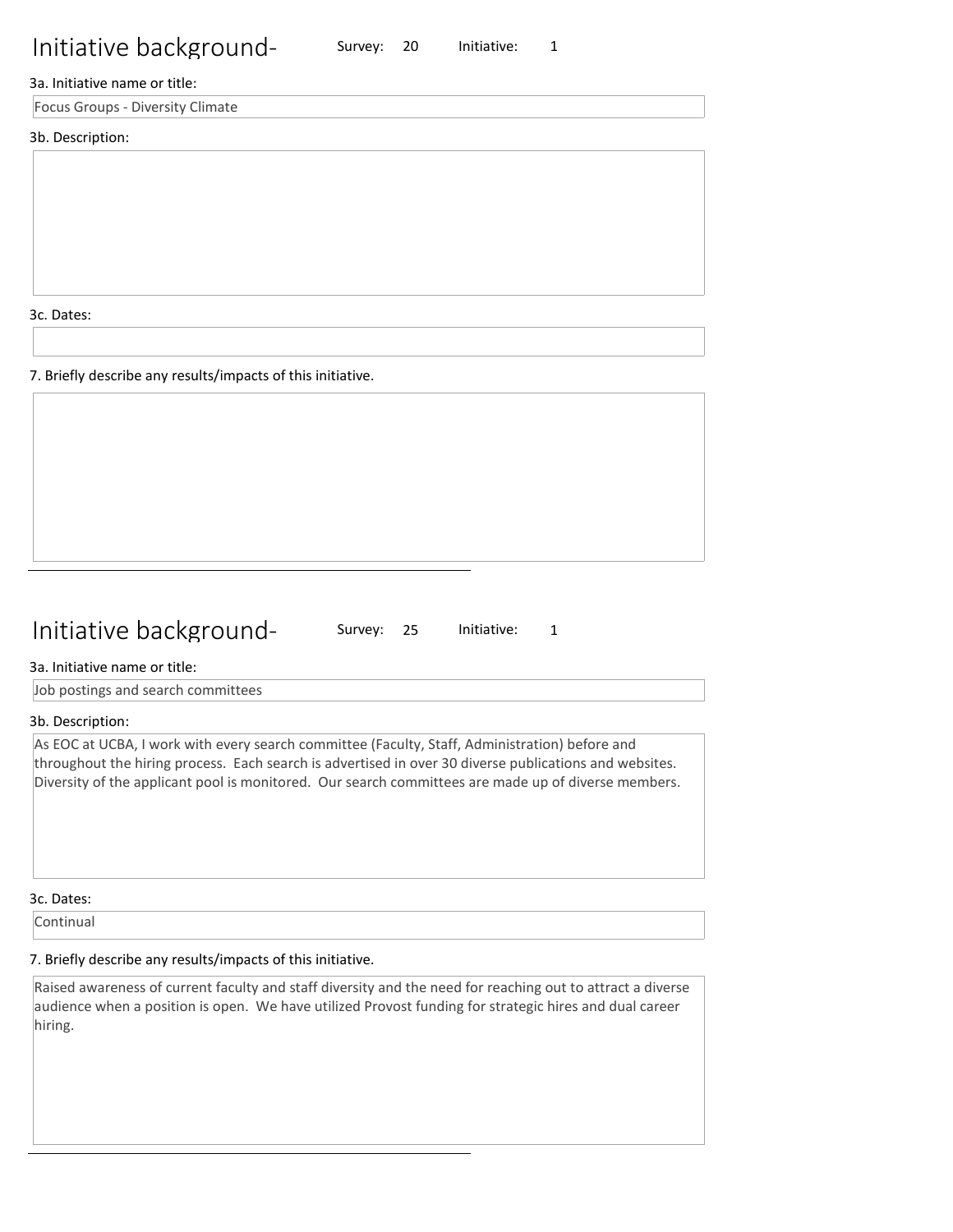Survey: 32 Initiative: 1

#### 3a. Initiative name or title:

Randomized Teams - creates a good mix of students - to work on special projects..

#### 3b. Description:

Students get to work together and exchange ideas and learn to listen to each other.

3c. Dates:

Semester Long

#### 7. Briefly describe any results/impacts of this initiative.

Class is more lively, and students do not feel shy about expressing themselves.

## Initiative background-

Survey: 36 Initiative: 1

#### 3a. Initiative name or title:

Teaching and Learning in Diverse Classrooms

#### 3b. Description:

The course engages students in understanding their students by first understanding the diversity within themselves, and then issues of equity and social justice.

#### 3c. Dates:

All semester

#### 7. Briefly describe any results/impacts of this initiative.

It is in progress.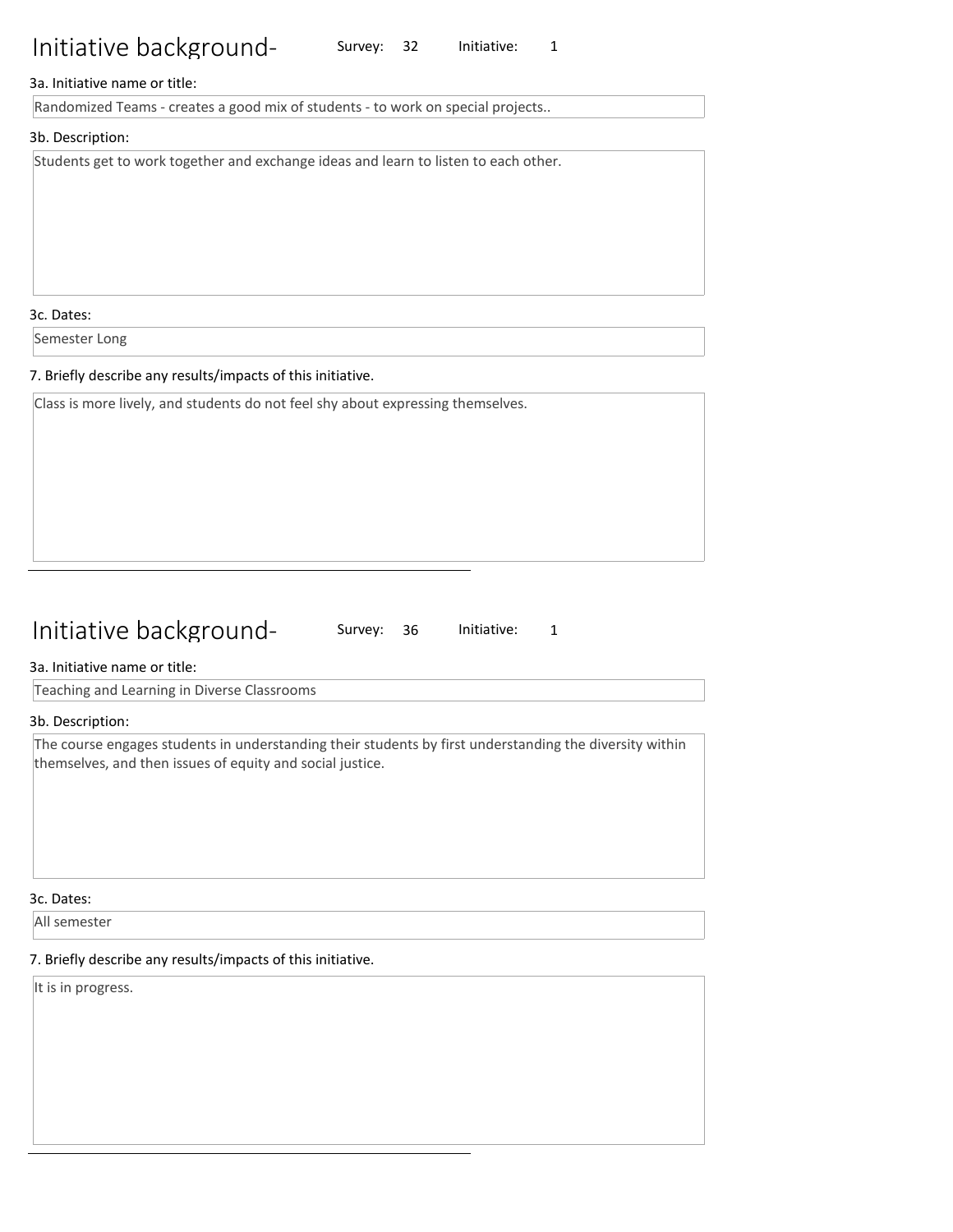Survey: 47 Initiative: 1

#### 3a. Initiative name or title:

PSYC2005 Child and Adolescent Development Chapter Objectives

#### 3b. Description:

For this course, I review some key cultural and race/ethnicity issues involved in explaining similarities and differences in child and adolescent development.

#### 3c. Dates:

Spring Semester 2016

#### 7. Briefly describe any results/impacts of this initiative.

Students are exposed to the various cultural and race/ethnicity issues involved in child and adolescent development, including special considerations of identity development for minorities during the teenage years. Because this class is happening now, I don't have any data to report on results or impacts of this course.

## Initiative background-

Survey: 47 Initiative: 2

#### 3a. Initiative name or title:

PSYC1001 Introduction to Psychology Chapter Objectives

#### 3b. Description:

PSYC1001 covers the sub-fields of psychology at a low, introductory level; however, issues of diversity come up during some of the chapter coverage (e.g. Development, Social Psychology, Cognition/Intelligence)

#### 3c. Dates:

Fall Semester 2015, Spring Semester 2016

#### 7. Briefly describe any results/impacts of this initiative.

Students learn about how cultural and race/ethnicity differences are reflected in development, social relations, intelligence testing, etc. I have not done any systematic analysis of their performance on quiz questions relating to this, so I cannot say at this time what the results are of this initiative.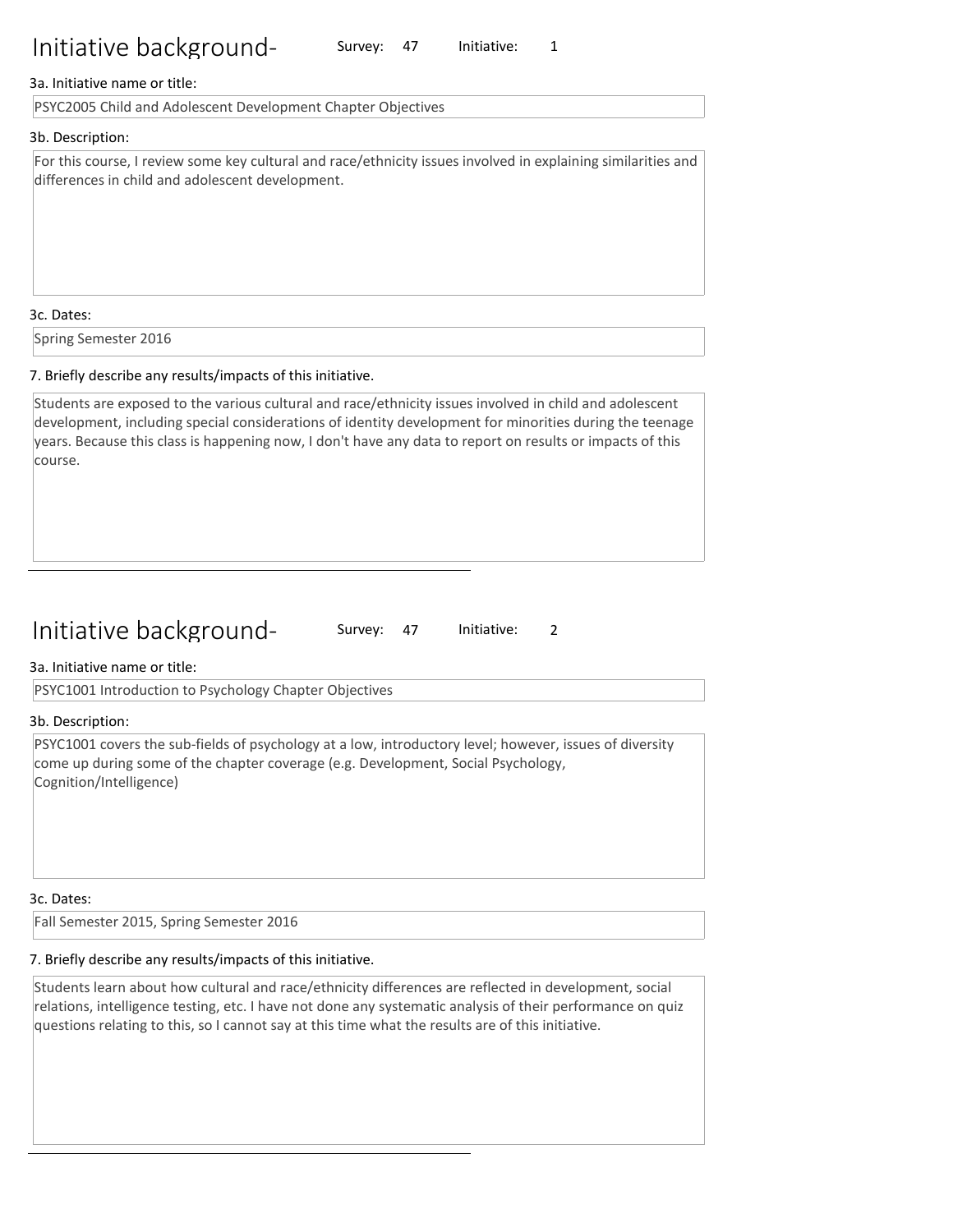Survey: 51 Initiative: 1

#### 3a. Initiative name or title:

How Racism is Illogical

#### 3b. Description:

This is a class session I do with my class.

3c. Dates:

7. Briefly describe any results/impacts of this initiative.

## Initiative background-

Survey: 58 Initiative: 1

### 3a. Initiative name or title:

Diversity FLC

### 3b. Description:

Staff and faculty work together to develop their skills regarding D&I

3c. Dates:

ongoing

### 7. Briefly describe any results/impacts of this initiative.

It creates an avenue for faculty and staff to collaborate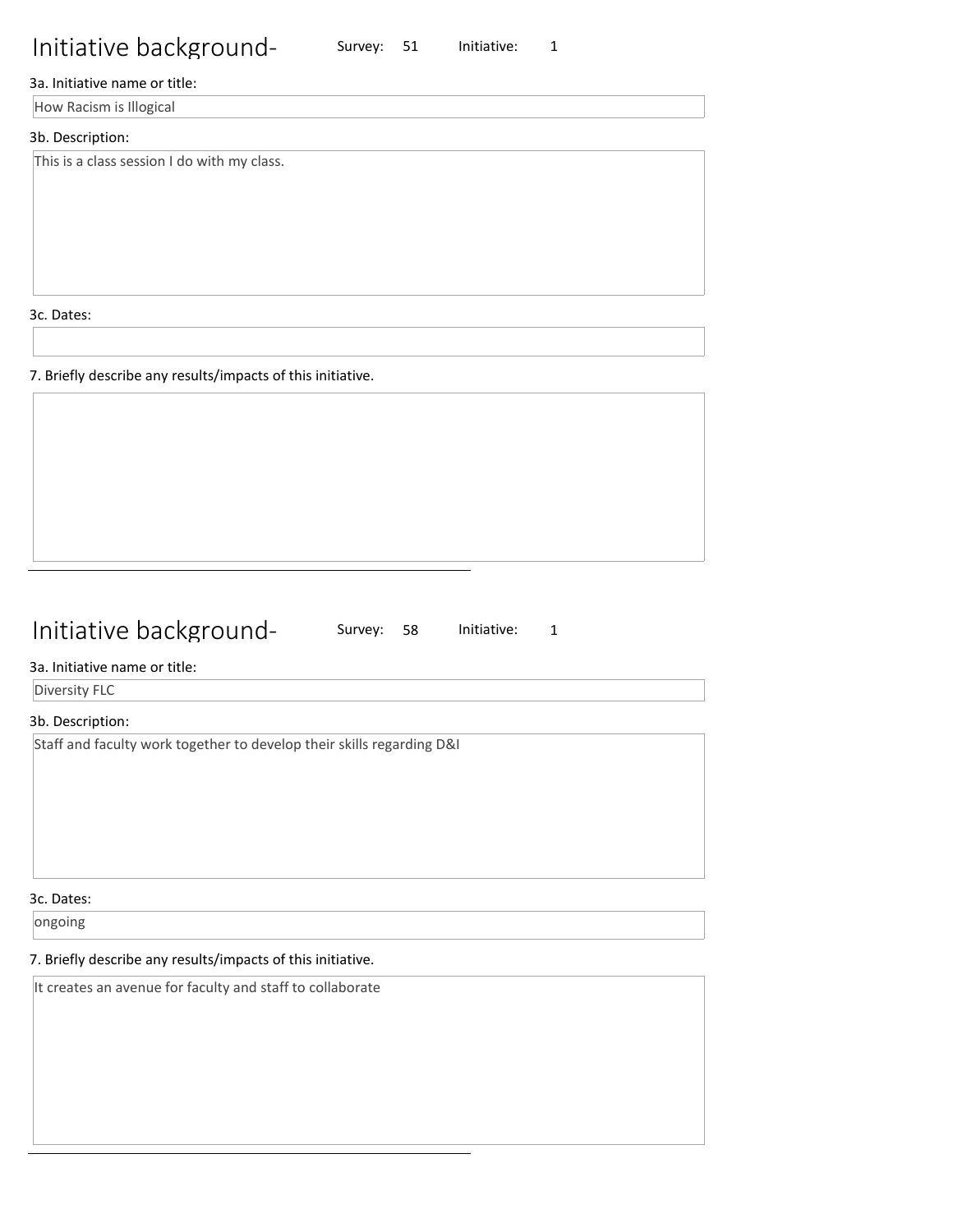Survey: 58 Initiative: 2

#### 3a. Initiative name or title:

Allied Health Department Culture initiative

#### 3b. Description:

Faculty and staff development

3c. Dates:

each semester

#### 7. Briefly describe any results/impacts of this initiative.

Opened perspective of faculty and staff in the Allied Health department

## Initiative background-

Survey: 60 Initiative: 1

3a. Initiative name or title:

3b. Description:

-

We have worked to create a more diverse curriculum - we've added in recently years courses on race, Latin America, and environmental justice. Our Liberal Arts and History speakers series both often focus on issues of diversity. And, of course, our regular World History courses, by their very nature, cover diverse cultures.

3c. Dates:

## 7. Briefly describe any results/impacts of this initiative.

We have created a more diverse curriculum than existed six or seven years ago. We think that is important.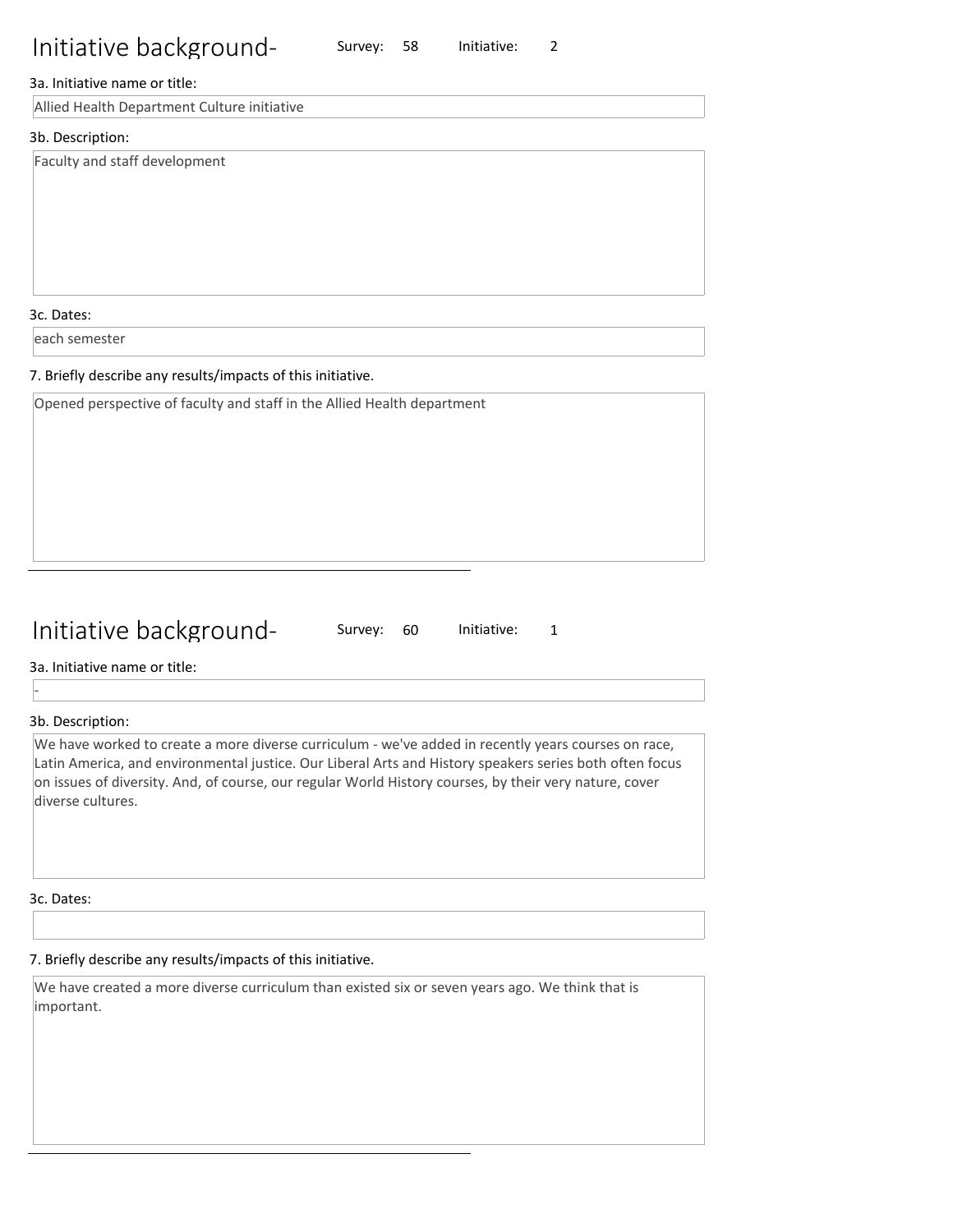#### 3a. Initiative name or title:

Cultural Diversity Faculty Learning Community

#### 3b. Description:

The University of Cincinnati Blue Ash College Cultural Diversity FLC continues the work of the diversity series by engaging more personally with diversity issues. In this safe environment, we will explore our experiences of dealing with diversity through personal assessment using the Intercultural Development Instrument, immersion experience training, and frank discussions. Participants will create individual diversity plans and create ways to foster the advantages of diversity in their work. Both faculty and staff are welcome in this learning community.

#### 3c. Dates:

August 2015-April 2016

#### 7. Briefly describe any results/impacts of this initiative.

Studying, learning and discussing ways to bring diversity to the classroom.

## Initiative background-

Survey: 62 Initiative: 1

#### 3a. Initiative name or title:

First day of class introduction

#### 3b. Description:

A way I like to introduce myself to the class is have students interview me. As an international faculty, I find this a very good ice-breaker.

#### 3c. Dates:

The first day of class.

#### 7. Briefly describe any results/impacts of this initiative.

It is an effective ice-breaker between faculty and students.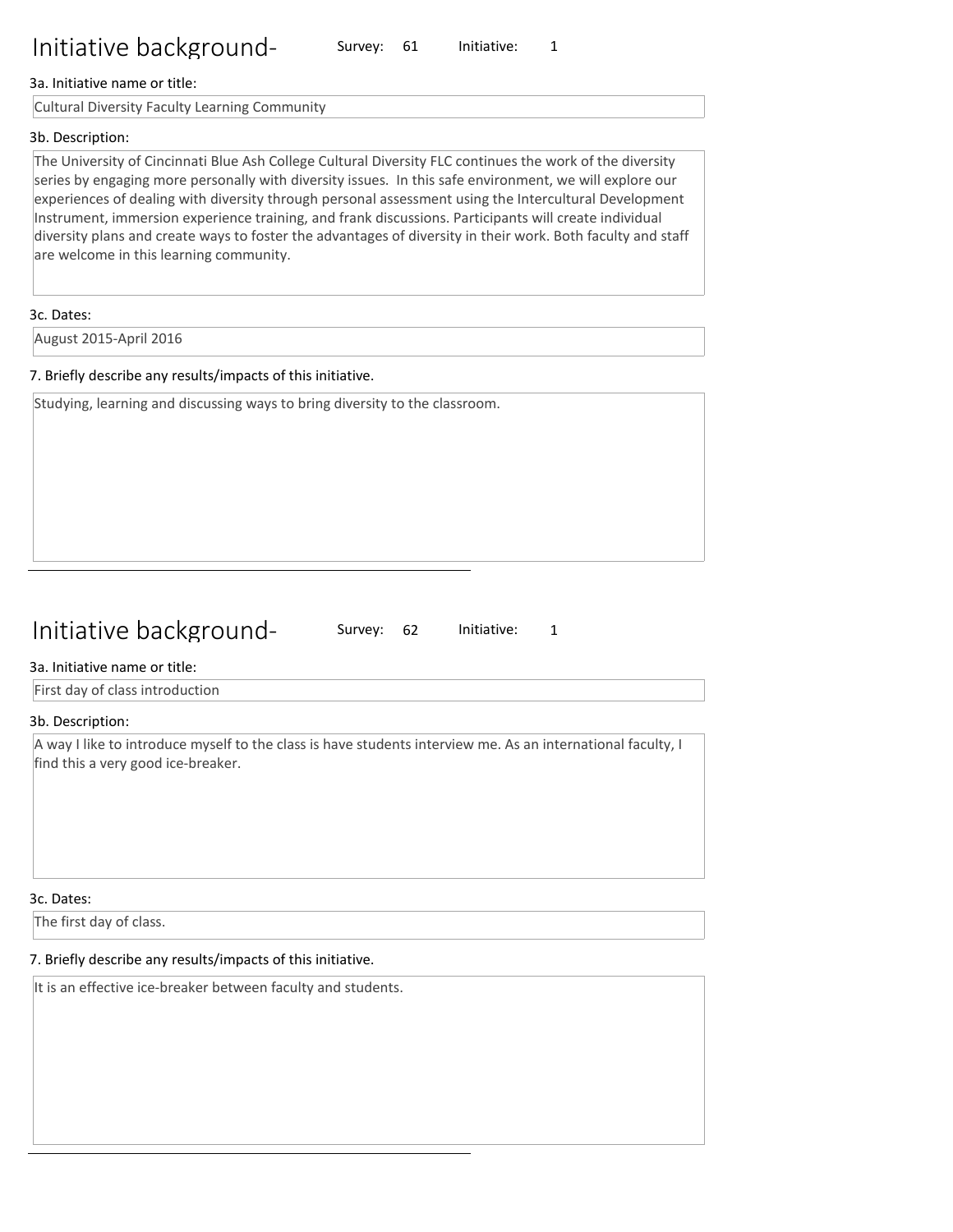#### 3a. Initiative name or title:

Cultural Diversity Learning Community

#### 3b. Description:

This is a year-long, provost-funded faculty and staff learning community devloted to developing intercultural awareness.

Survey: 64 Initiative: 1

#### 3c. Dates:

We meet monthly during academic year 2015-2016

#### 7. Briefly describe any results/impacts of this initiative.

Participants engaged in self-reflection, experiential learning and activity design. This initiative is still in progress.

## Initiative background-

Survey: 64 Initiative: 2

#### 3a. Initiative name or title:

Please see explanations in Ruth Benander's report.

#### 3b. Description:

Please see explanations in Ruth Benander's report.

#### 3c. Dates:

Please see explanations in Ruth Benander's report.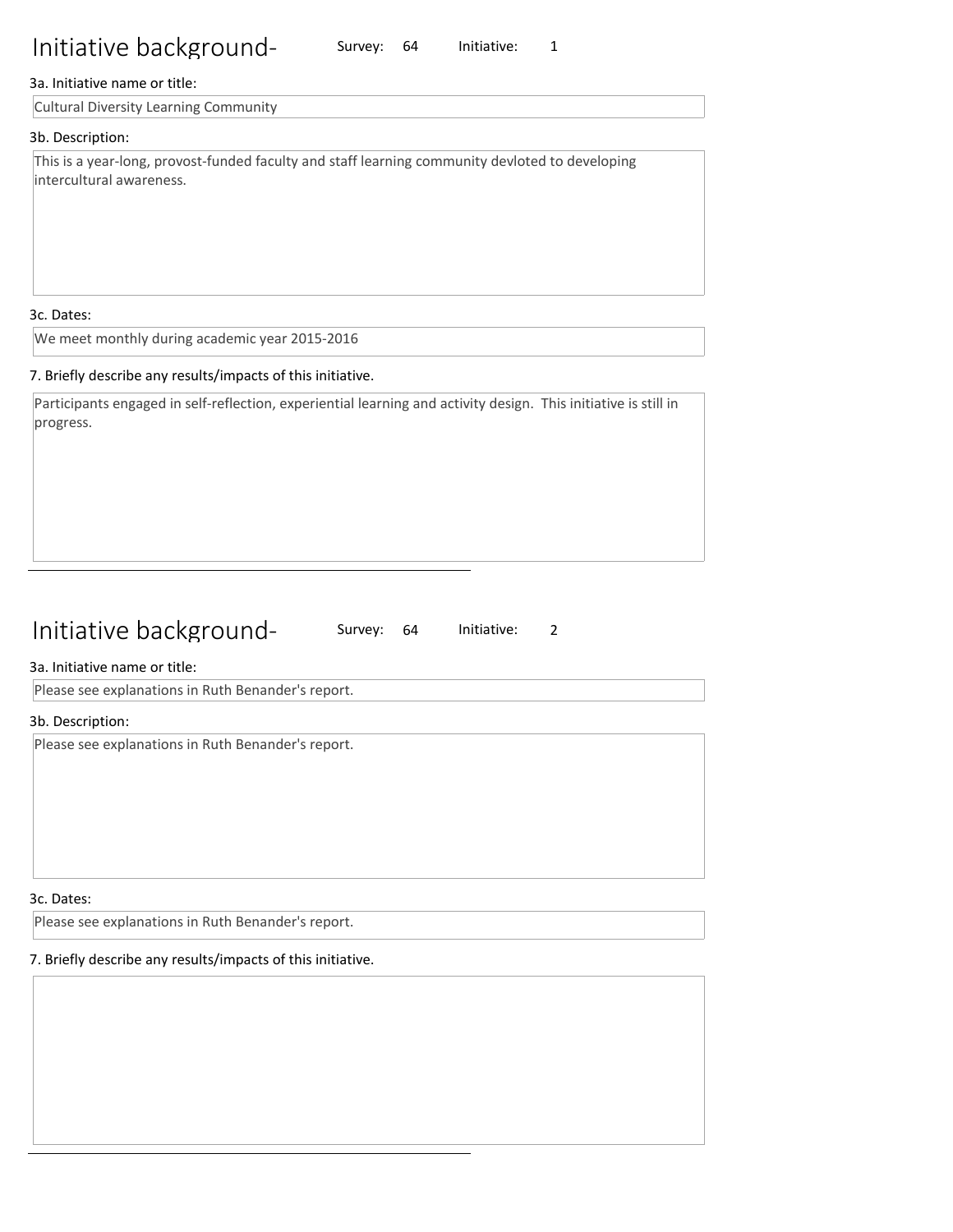Survey: 68 Initiative: 1

## 3a. Initiative name or title:

Culture in the Classroom

## 3b. Description:

diversity and inclusion

3c. Dates:

Spring 2016

7. Briefly describe any results/impacts of this initiative.

## Initiative background-

Survey: 68 Initiative: 2

### 3a. Initiative name or title:

Cultural Heritage Months

### 3b. Description:

lecture, activities,

3c. Dates:

Jan through March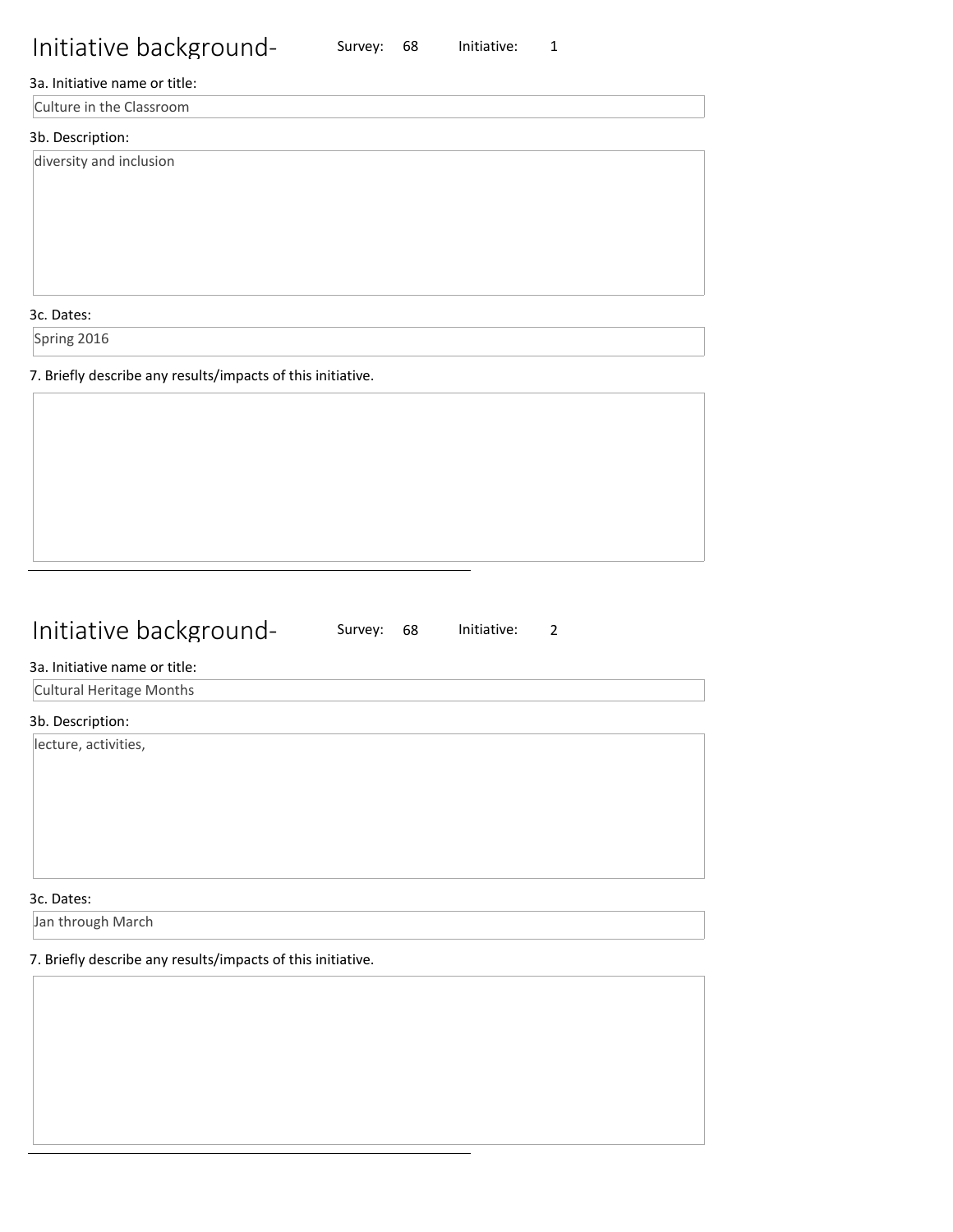## 3a. Initiative name or title:

Safe Zone 101/201 Training

#### 3b. Description:

LGBTQ Center discussing sexuality and gender identifications

3c. Dates:

Nov and more

7. Briefly describe any results/impacts of this initiative.

# Initiative background-

Survey: 68 Initiative: 3

Survey: 73 Initiative: 1

#### 3a. Initiative name or title:

DiversityScholar's Program

#### 3b. Description:

pairing diverse fafculty and students

3c. Dates:

2014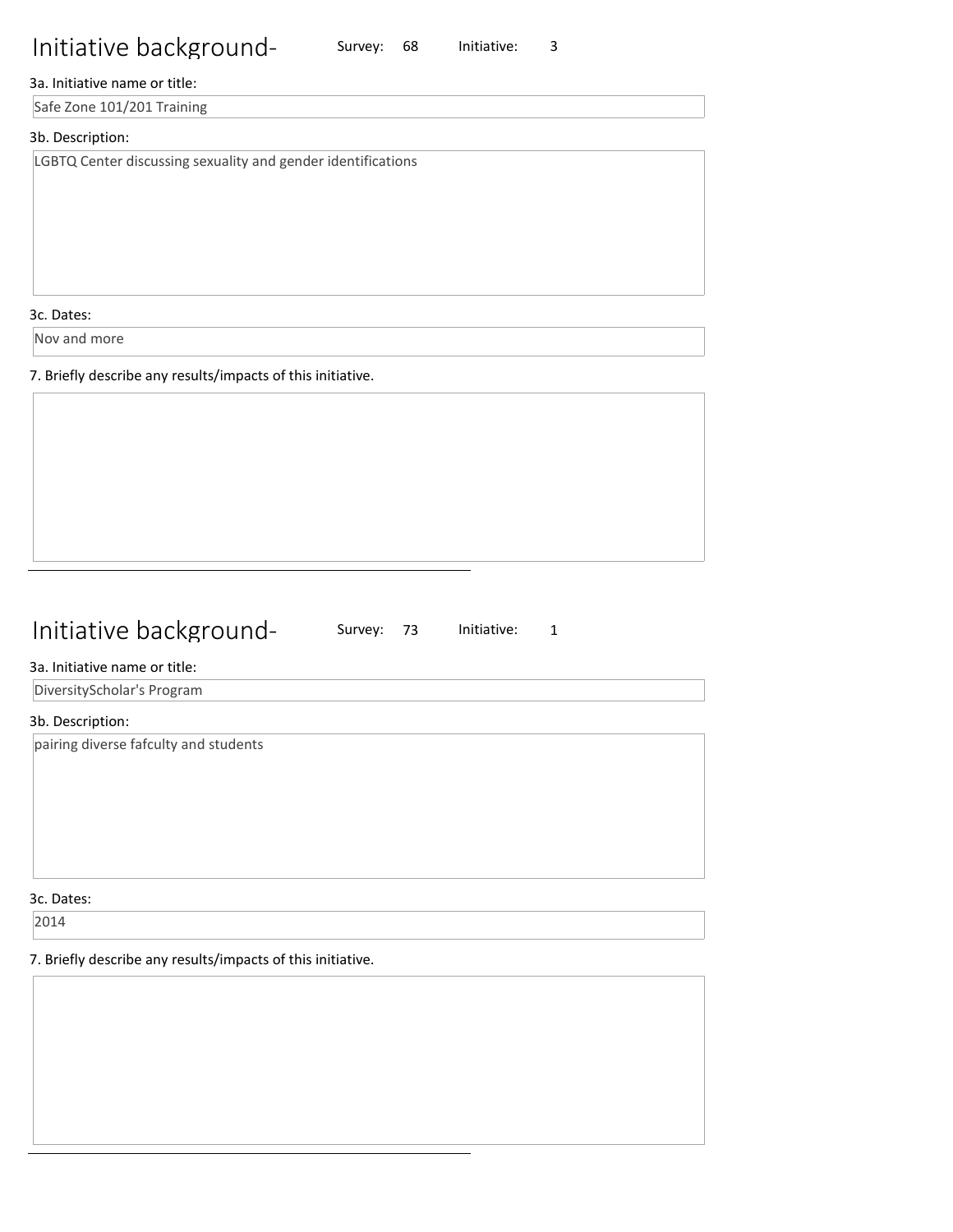Survey: 73 Initiative: 2

#### 3a. Initiative name or title:

Cultural Diversity Faculty Learning Community

#### 3b. Description:

Faculty/Staff learning Community

3c. Dates:

2015-16

7. Briefly describe any results/impacts of this initiative.

## Initiative background-

Survey: 74 Initiative: 1

#### 3a. Initiative name or title:

It's an initiative only in that all my courses deal with diversity, especially in examining its rejection in the past, and the effects of that on our contemporary lives.

#### 3b. Description:

3c. Dates:

#### 7. Briefly describe any results/impacts of this initiative.

By now, it's clear the above wasn't exactly what you intended as an "initiative". Sorry.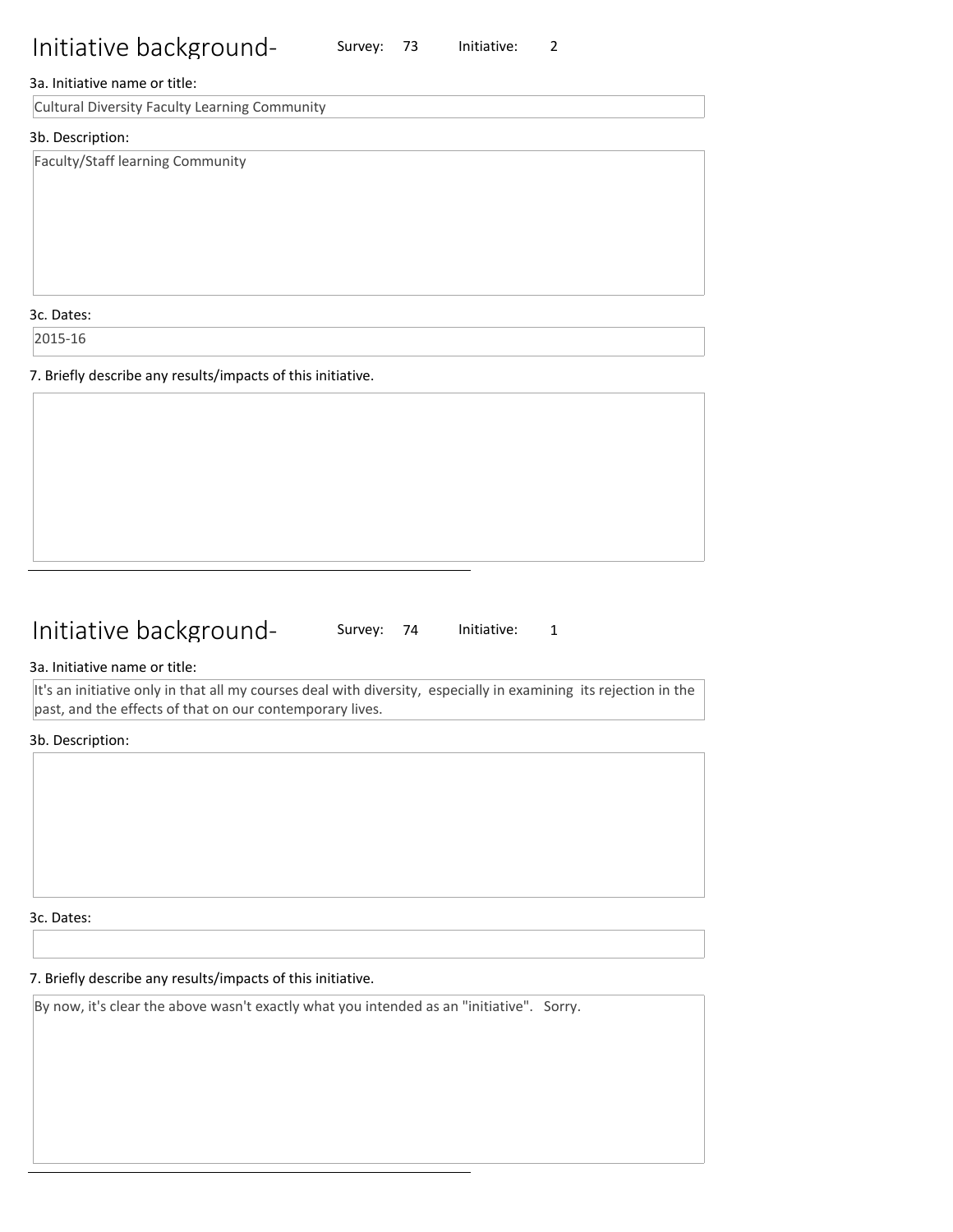## 3a. Initiative name or title:

Cultural Competency training

### 3b. Description:

Learn where we are, and where our goals are in terms of cultural competency

3c. Dates:

Once a month since August

### 7. Briefly describe any results/impacts of this initiative.

Helps you realize where you are in terms of cultural competency and gives you practical steps to increase your competency level

Survey: 85 Initiative: 1

## Initiative background-

Survey: 87 Initiative: 1

### 3a. Initiative name or title:

Culturial Diversity: Sexual Orientation and Gender Identity

### 3b. Description:

Classroom content at UCBA Nursing in NSTN 2005C Nursing IV

#### 3c. Dates:

Fall 2015

## 7. Briefly describe any results/impacts of this initiative.

Students were exposed to the spectrum of sexual identities and gender identities in a culturally sensitive way, with the goal of assisting future nurses in interacting with and meeting the health care needs of this client group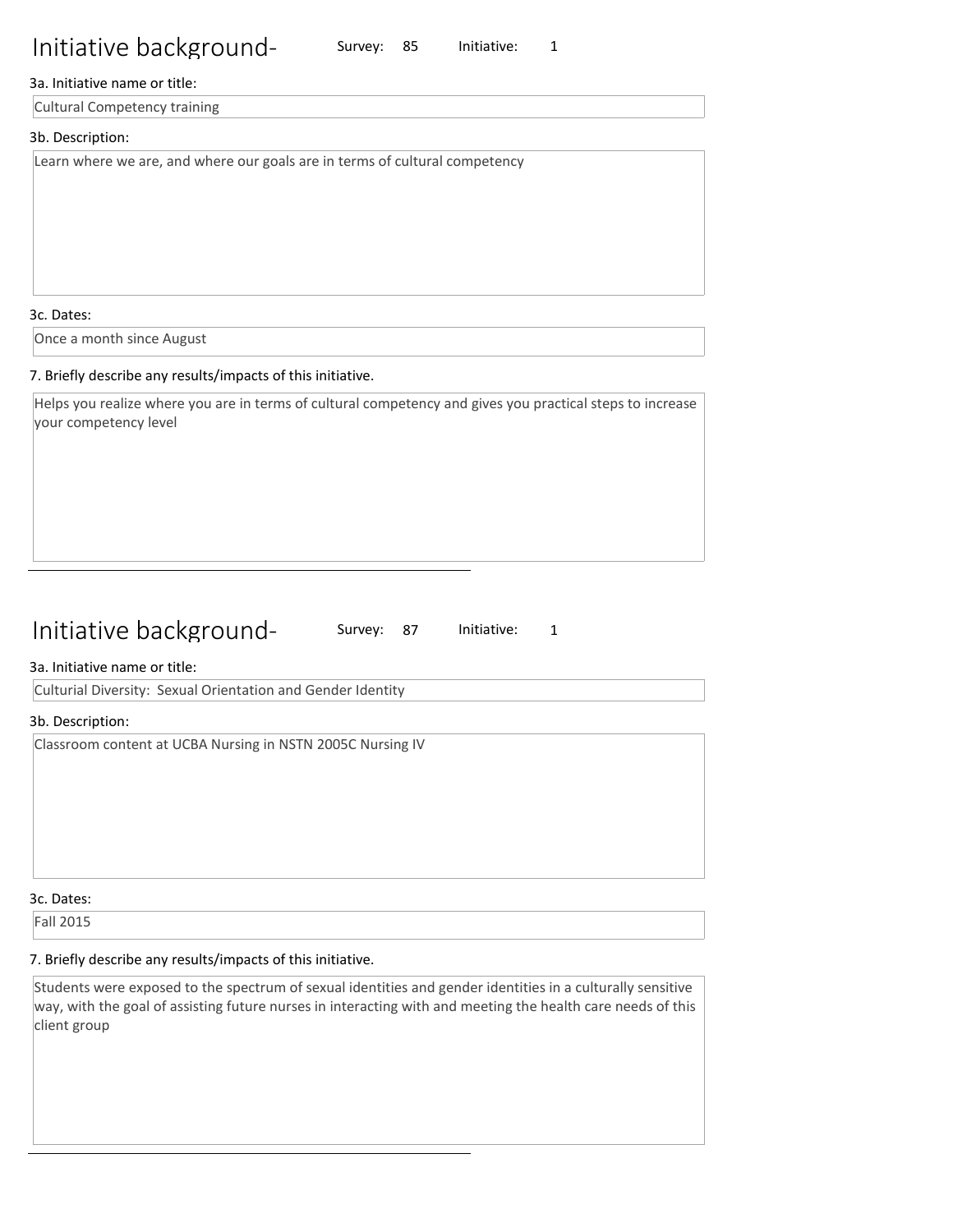### 3a. Initiative name or title:

La Bienvenida Latino student welcome event

## 3b. Description:

This was a welcome event at the beginning of the academic year for Latino students and their families.

Survey: 90 Initiative: 1

3c. Dates:

9/23/2015

### 7. Briefly describe any results/impacts of this initiative.

This event help introduce the new Hispanic/Latino Affairs initiative to students, faulty and staff.

## Initiative background-

Survey: 90 Initiative: 2

#### 3a. Initiative name or title:

Latino Leadership Institute

#### 3b. Description:

This is a series of leadership development and training workshops for UCBA Latino students.

3c. Dates:

January 28, February 25 and March 31

#### 7. Briefly describe any results/impacts of this initiative.

While participation numbers were low, the participants had an impactful initial workshop where they took the DiSC behavioral assessment and learned about their personal styles, strengths and weaknesses.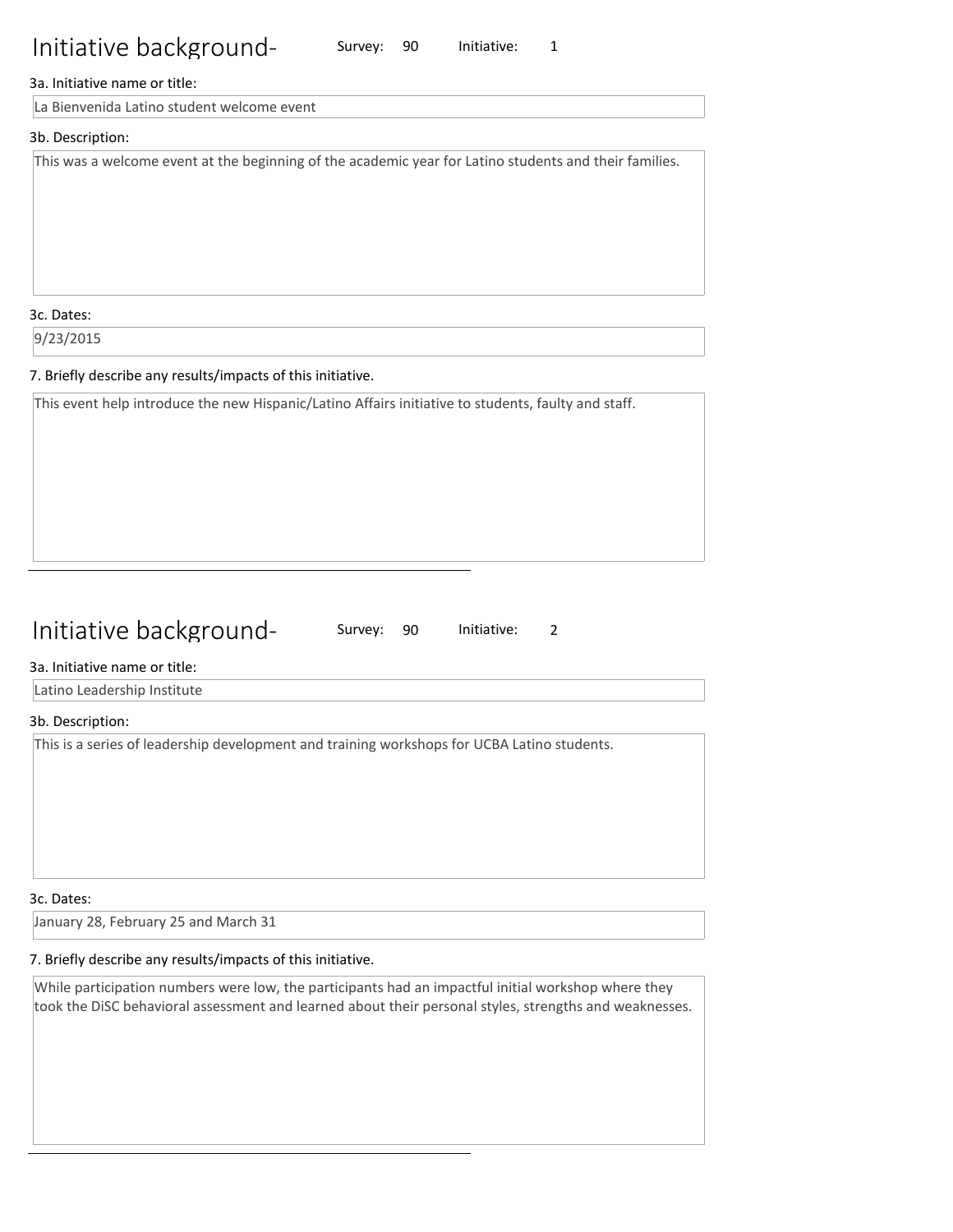## 3a. Initiative name or title:

Latinos En Accion

### 3b. Description:

Established this student organization in order to facilitate campus engagement.

3c. Dates:

Ongoing

### 7. Briefly describe any results/impacts of this initiative.

This organization is helping develop a sense of community among UCBA Latino students.

## Initiative background-

Survey: 90 Initiative: 3

Survey: 92 Initiative: 1

### 3a. Initiative name or title:

Title IX training

#### 3b. Description:

Diversity and inclusiveness awareness

3c. Dates:

FS ?

## 7. Briefly describe any results/impacts of this initiative.

The Title IX training hopefully will help any student that is in an inappropriate climate feel comfortable coming forward. (Although not a specific example, I think this is very important).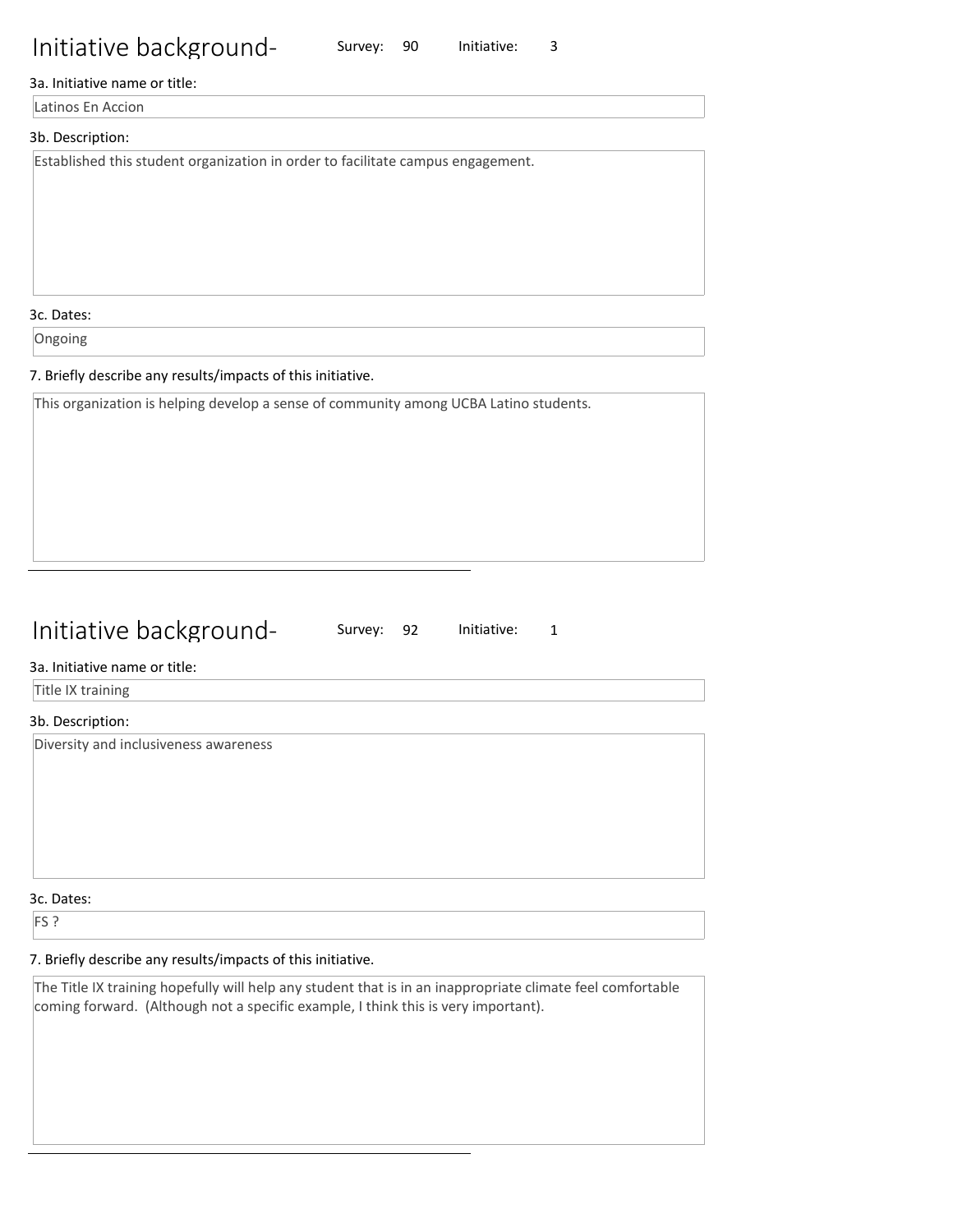## 3a. Initiative name or title:

Diversity FLC

### 3b. Description:

Faculty and Staff Learning Community

3c. Dates:

2015-2016

7. Briefly describe any results/impacts of this initiative.

## Initiative background-

Survey: 94 Initiative: 1

Survey: 94 Initiative: 2

#### 3a. Initiative name or title:

Diversity in the Professions

#### 3b. Description:

BTAS AIS 4075 course

3c. Dates:

Spring 2015, 2016

### 7. Briefly describe any results/impacts of this initiative.

Students learn about primary and secondary dimensions of diversity and how to practice inclusion in the workplace.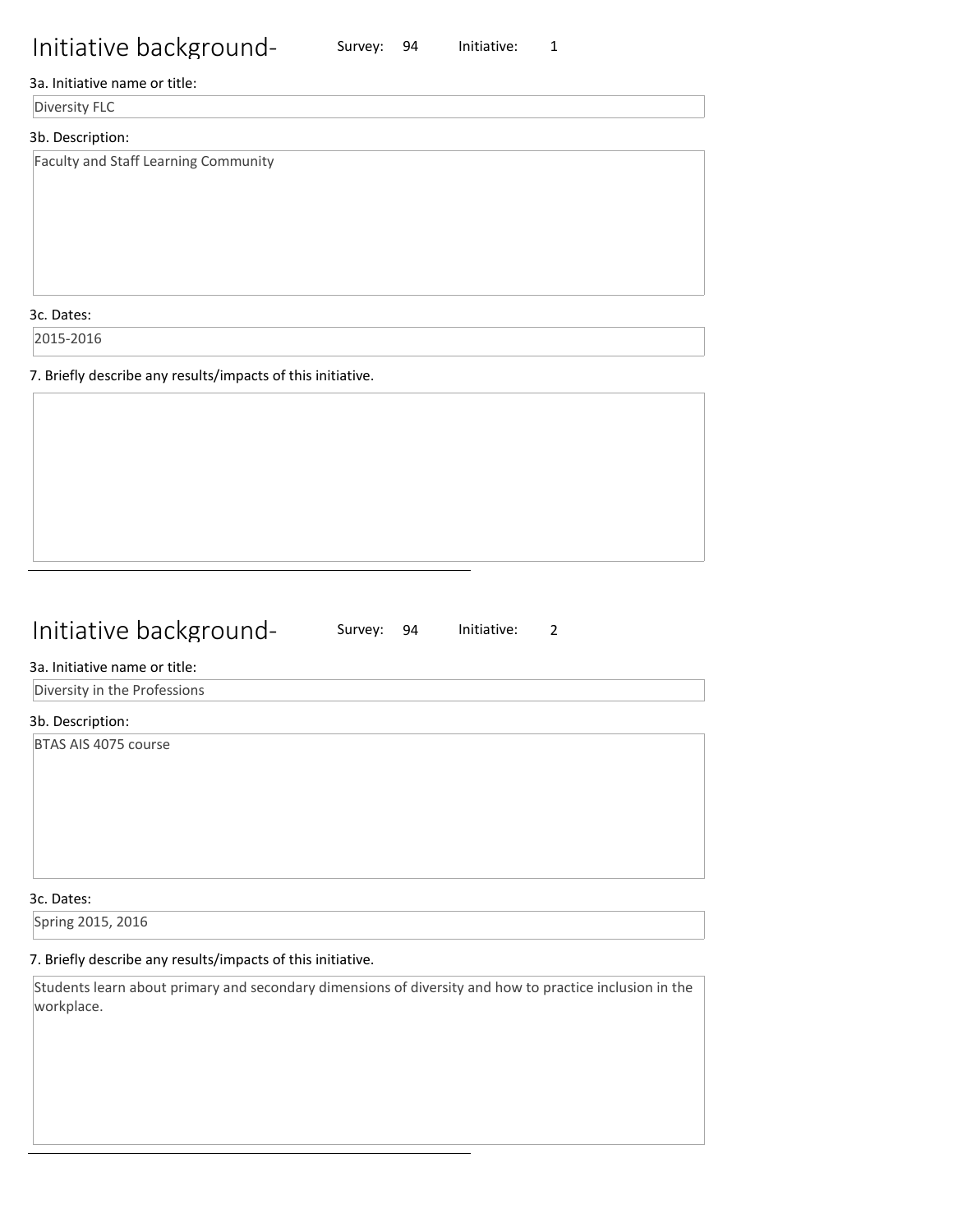### Survey: 94 Initiative: 3

#### 3a. Initiative name or title:

Cultural Diversity Committee

#### 3b. Description:

Shared Governance Committee

#### 3c. Dates:

2015-2016

#### 7. Briefly describe any results/impacts of this initiative.

CDC committee supports ideas to build diversity and inclusion across the UCBA campus population. Developing UCBA Diversity Plan for 2016-2019

## Initiative background-

Survey: 96 Initiative: 1

#### 3a. Initiative name or title:

Black History Month

#### 3b. Description:

various presentations on Black History, the current state of race relations, readings by/about African American writers and race issues

#### 3c. Dates:

month of February each year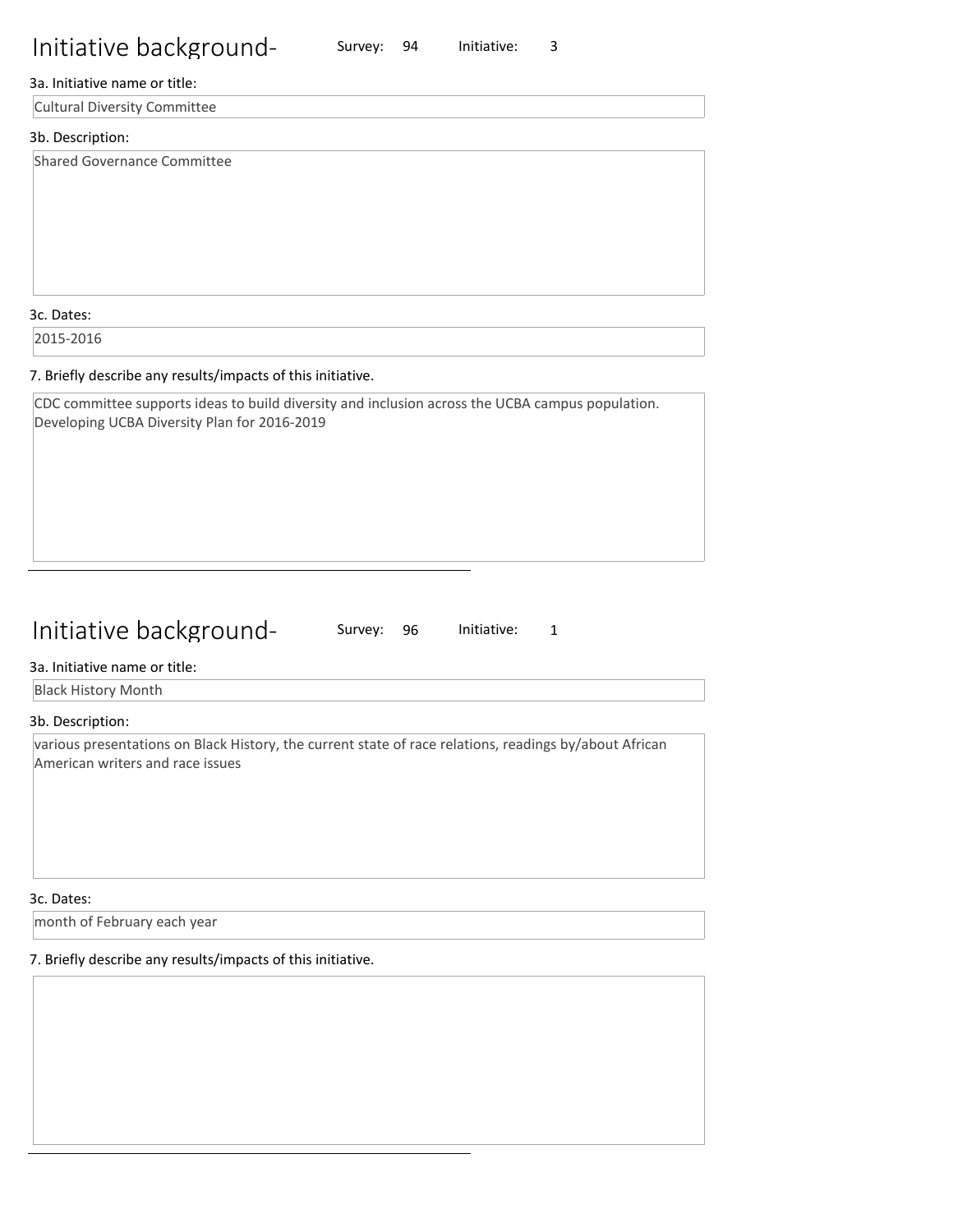#### 3a. Initiative name or title:

Diversity Climate & Initiatives Survey

#### 3b. Description:

Data gathering to assess current perceptions of diversity at UCBA

3c. Dates:

ongoing

#### 7. Briefly describe any results/impacts of this initiative.

If a statistically significant sample can be obtained, the results can be used to shape policies and plan events, programs etc. going forward.

## Initiative background-

Survey: 96 Initiative: 3

Survey: 96 Initiative: 2

#### 3a. Initiative name or title:

Office of Hispanic & Latino Affairs

#### 3b. Description:

support service for Hispanic & Latino students

3c. Dates:

ongoing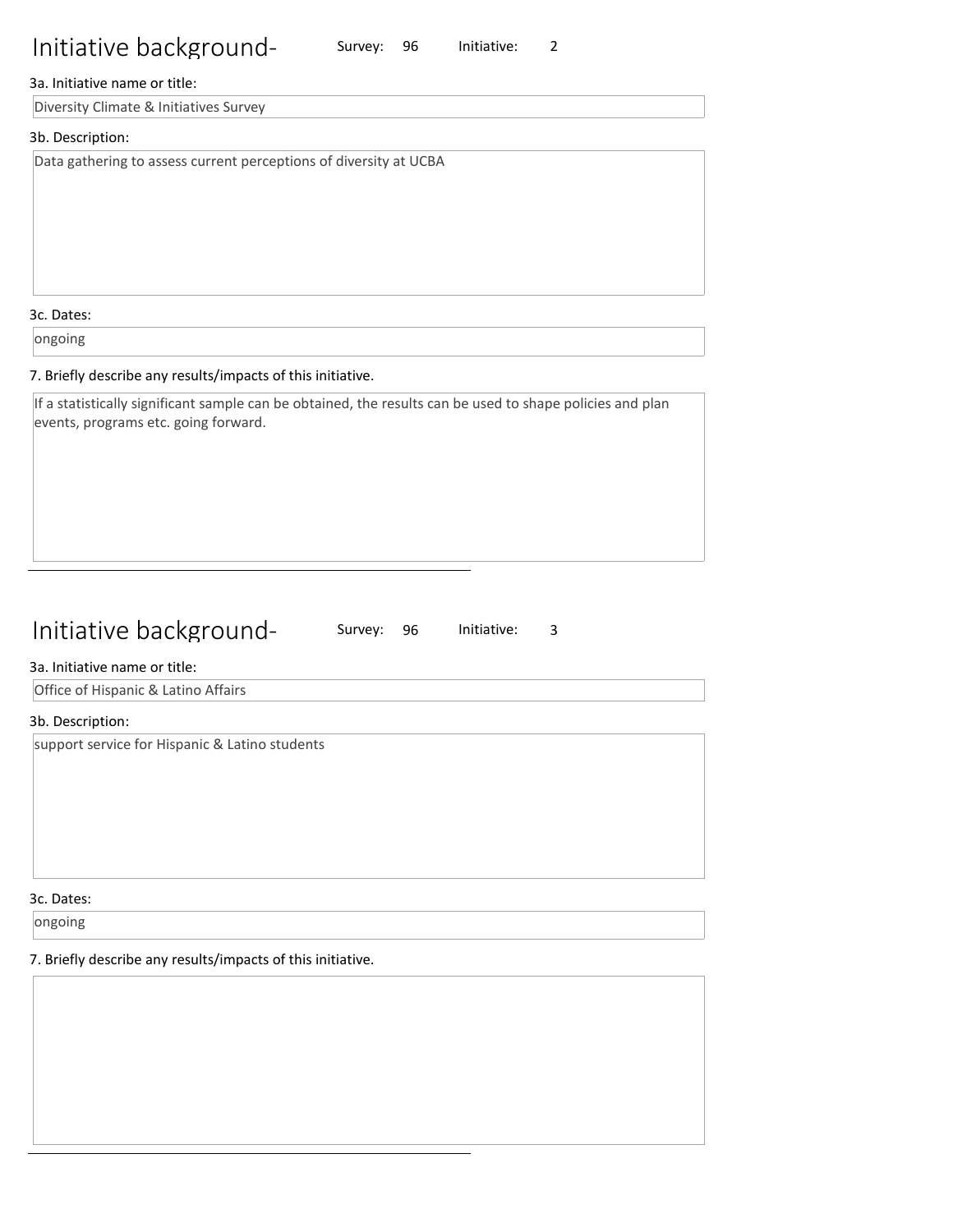#### 3a. Initiative name or title:

Les Tournées French Film Festival

#### 3b. Description:

A festival of contemporary French films from the Francophone world shown on campus through a grant from the USA French Ministry of Culture. Faculty, staff and students were joined by community members to open discussion about and celebrate the diversity of the French speaking world and to learn more about the French speaking population in the Cincinnati area.

Survey: 98 Initiative: 1

#### 3c. Dates:

October 8-November 22, 2015

#### 7. Briefly describe any results/impacts of this initiative.

The films brought together multiple constituency groups including faculty and students from three campus, the local community, and the Alliance Française of Cincinnati members to celebrate the diversity of the French speaking world and to promote awareness of French culture in the USA.

## Initiative background-

Survey: 99 Initiative: 2

### 3a. Initiative name or title:

Men in Nursing

#### 3b. Description:

Men in Nursing Support Group

3c. Dates: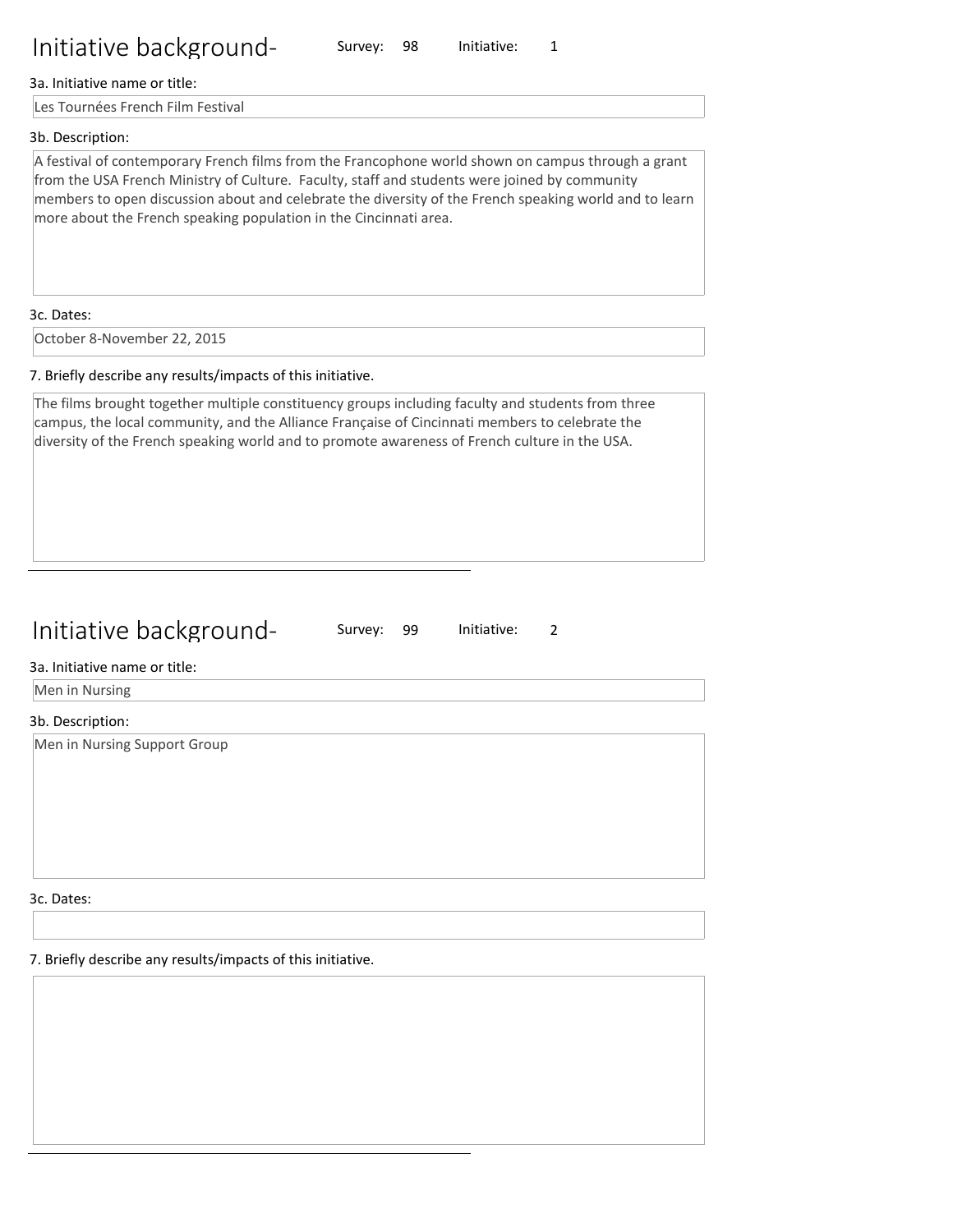3a. Initiative name or title:

## 3b. Description:

-

I have a field specific conference presentation about diversity coming up.

3c. Dates:

June

#### 7. Briefly describe any results/impacts of this initiative.

This upcoming presentation is part of my discipline specific scholarship and I think that having diversityrelated scholarship improves things for students, faculty, and generally in regard to campus culture.

## Initiative background-

Survey: 106 Initiative: 2

#### 3a. Initiative name or title:

MCC -- fundraising for scholarship

3b. Description:

3c. Dates:

### 7. Briefly describe any results/impacts of this initiative.

It will benefit a multicultural student.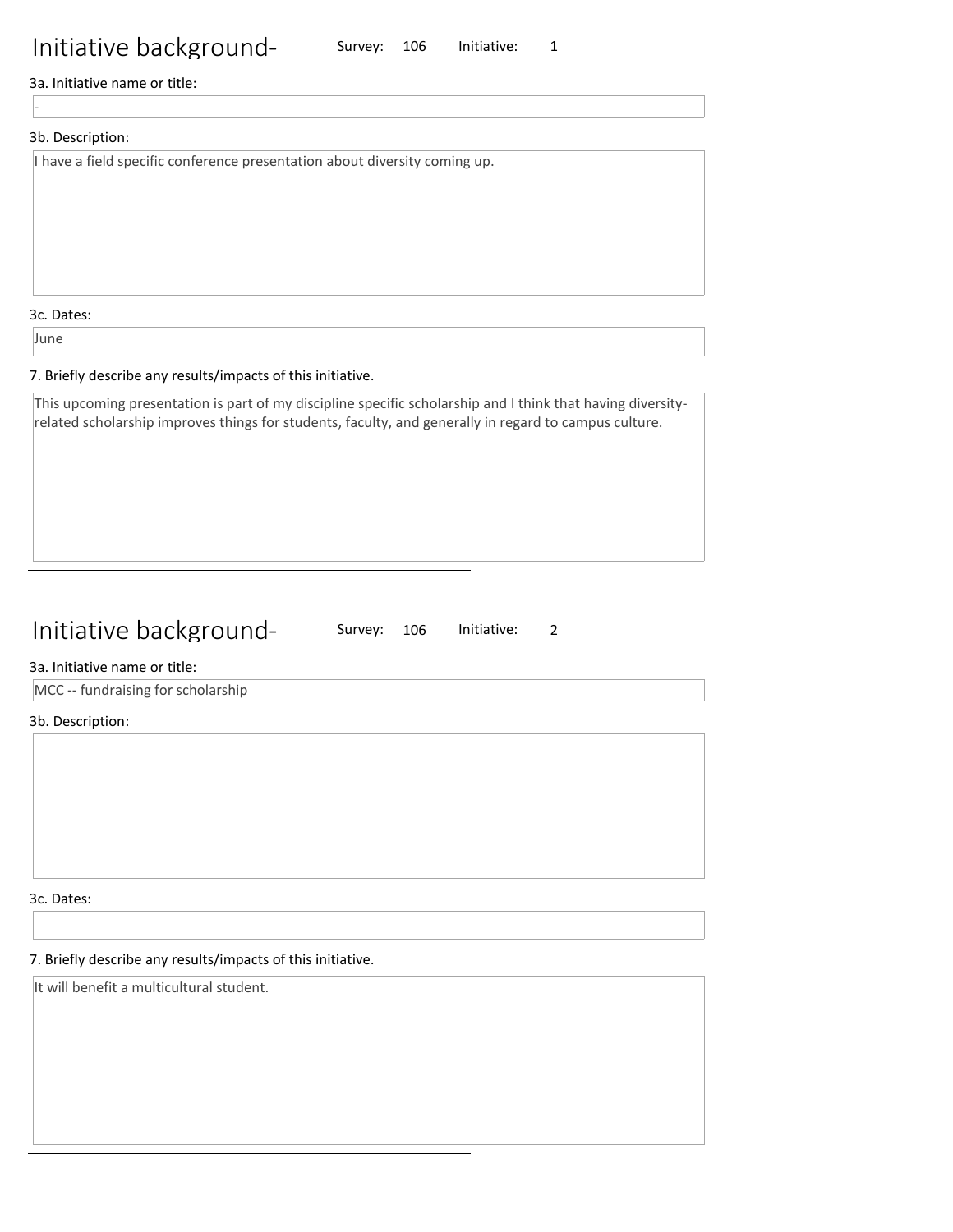### 3a. Initiative name or title:

Incorporating diversity-oriented work in my classes

3b. Description:

3c. Dates:

#### 7. Briefly describe any results/impacts of this initiative.

I incorporate readings and activities that focus on diverse perspectives throughout my classes.

## Initiative background-

Survey: 107 Initiative: 1

3a. Initiative name or title:

InterProfessional Education Event. 15-16 theme: diversity

3b. Description:

Students from 6 programs ( medical assisting, EMS, nursing, rad tech, pre-health education, social work )collaborate together in a simulation event

#### 3c. Dates:

3/11/2016

#### 7. Briefly describe any results/impacts of this initiative.

in progress to early to describe results/impact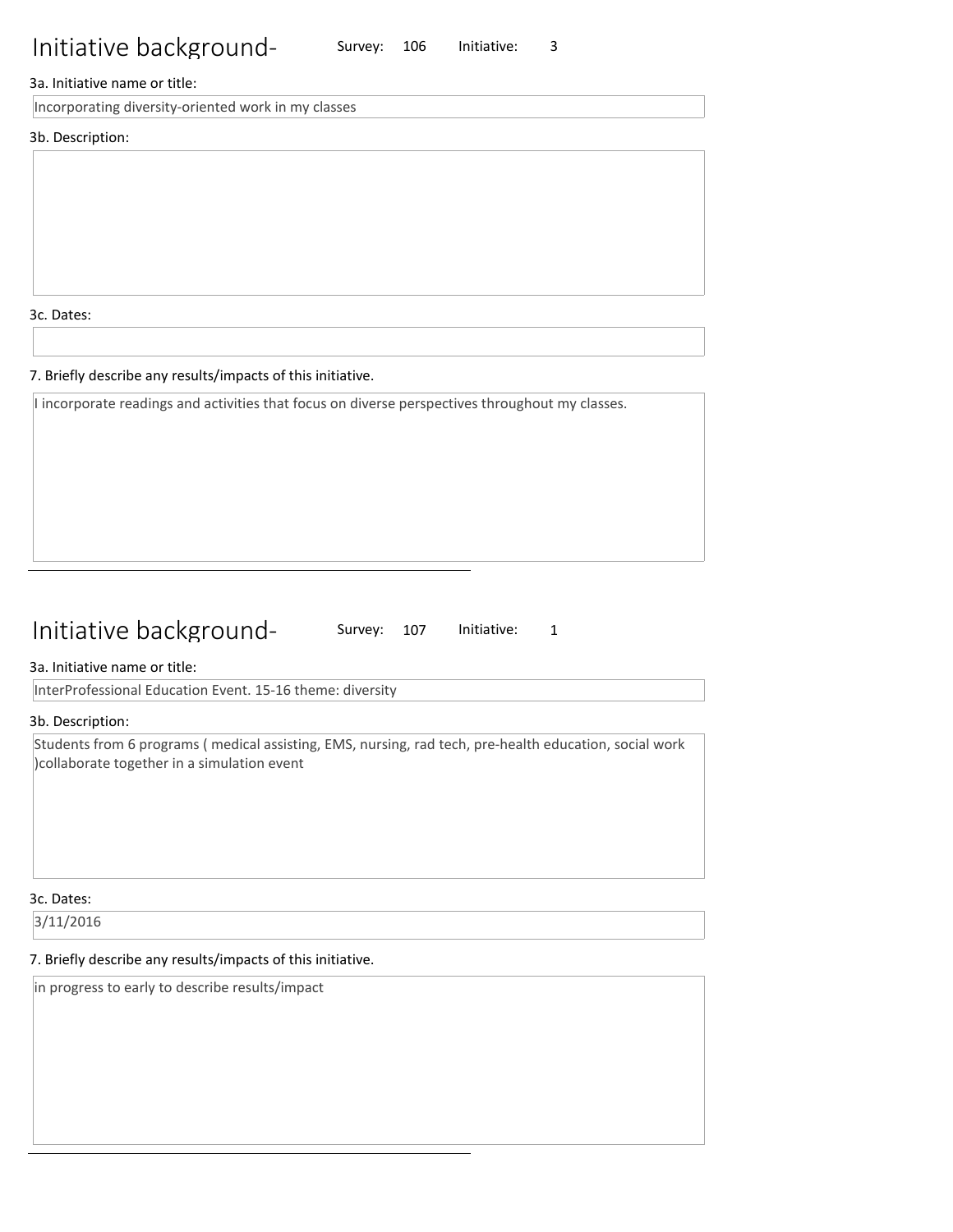### 3a. Initiative name or title:

Police, Race and Trust speaker series

## 3b. Description:

speaker series on the topic in the title with experts from around the country

3c. Dates:

Fall 15

#### 7. Briefly describe any results/impacts of this initiative.

Hundreds of students were involved, it got some press.

## Initiative background-

Survey: 109 Initiative: 2

### 3a. Initiative name or title:

Diversity FLC

### 3b. Description:

regularly meeting group with faculty and staff

3c. Dates:

## 7. Briefly describe any results/impacts of this initiative.

lots of practice in practical setting.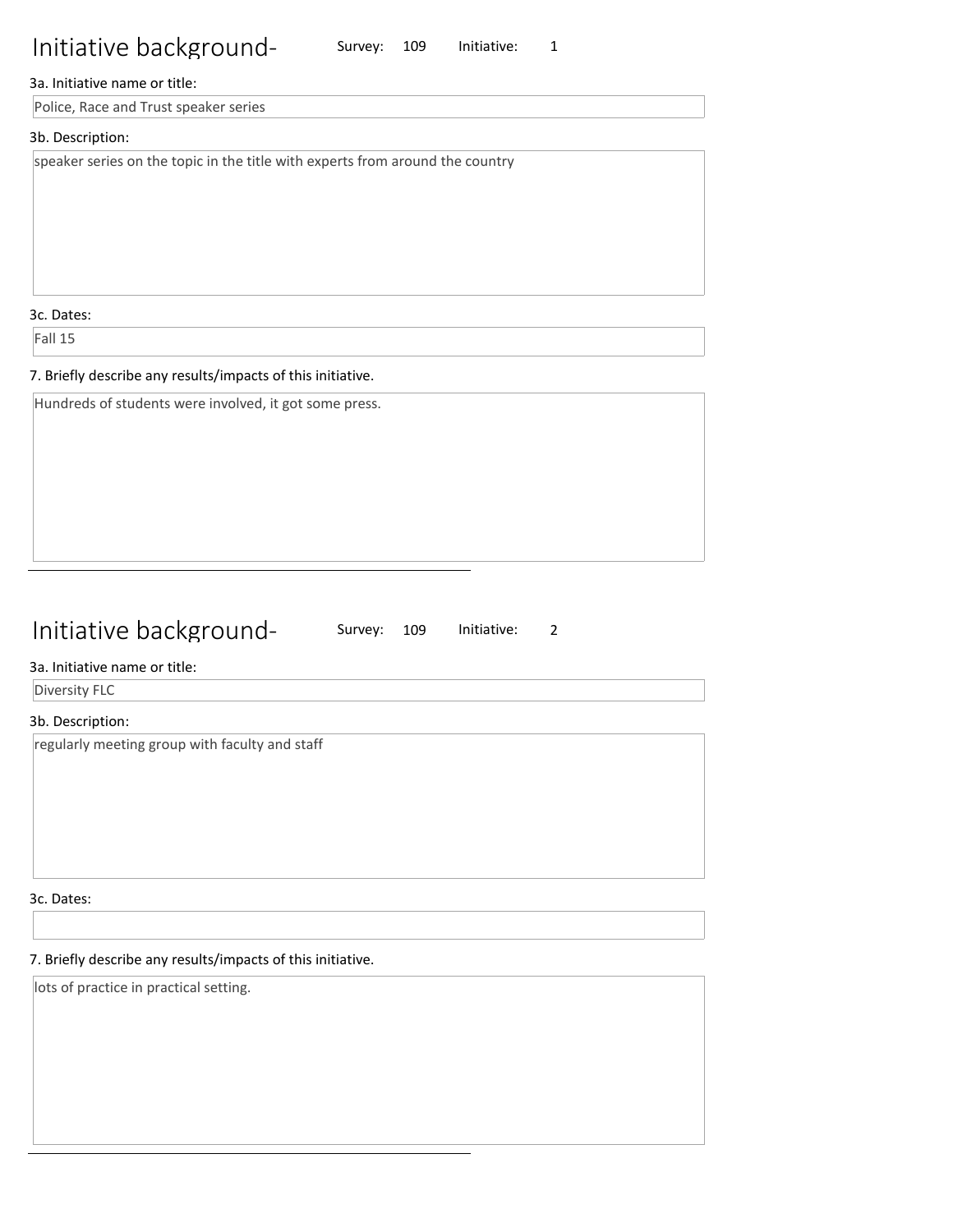Survey: 110 Initiative: 1

#### 3a. Initiative name or title:

Bringing in diverse guest speakers to my Intro to Business Class

#### 3b. Description:

Bring guest speakers to my classes that represent diversity in various professions

3c. Dates:

Summer 2016

7. Briefly describe any results/impacts of this initiative.

## Initiative background-

Survey: 111 Initiative: 1

#### 3a. Initiative name or title:

American History Survey Courses

#### 3b. Description:

3c. Dates:

Every Semester

## 7. Briefly describe any results/impacts of this initiative.

Both halves of the American history survey at UC include extensive discussions of race, gender and ethnicity in American history; the contributions of African Americans, Native Americans, women and other marginalized and disadvantaged groups; and efforts by those groups to attain a greater voice and representation in the United States of America, and history efforts to oppose those democratization movements. 10-15 sections of the survey course are taught every semester at UCBA, with 25 students per section.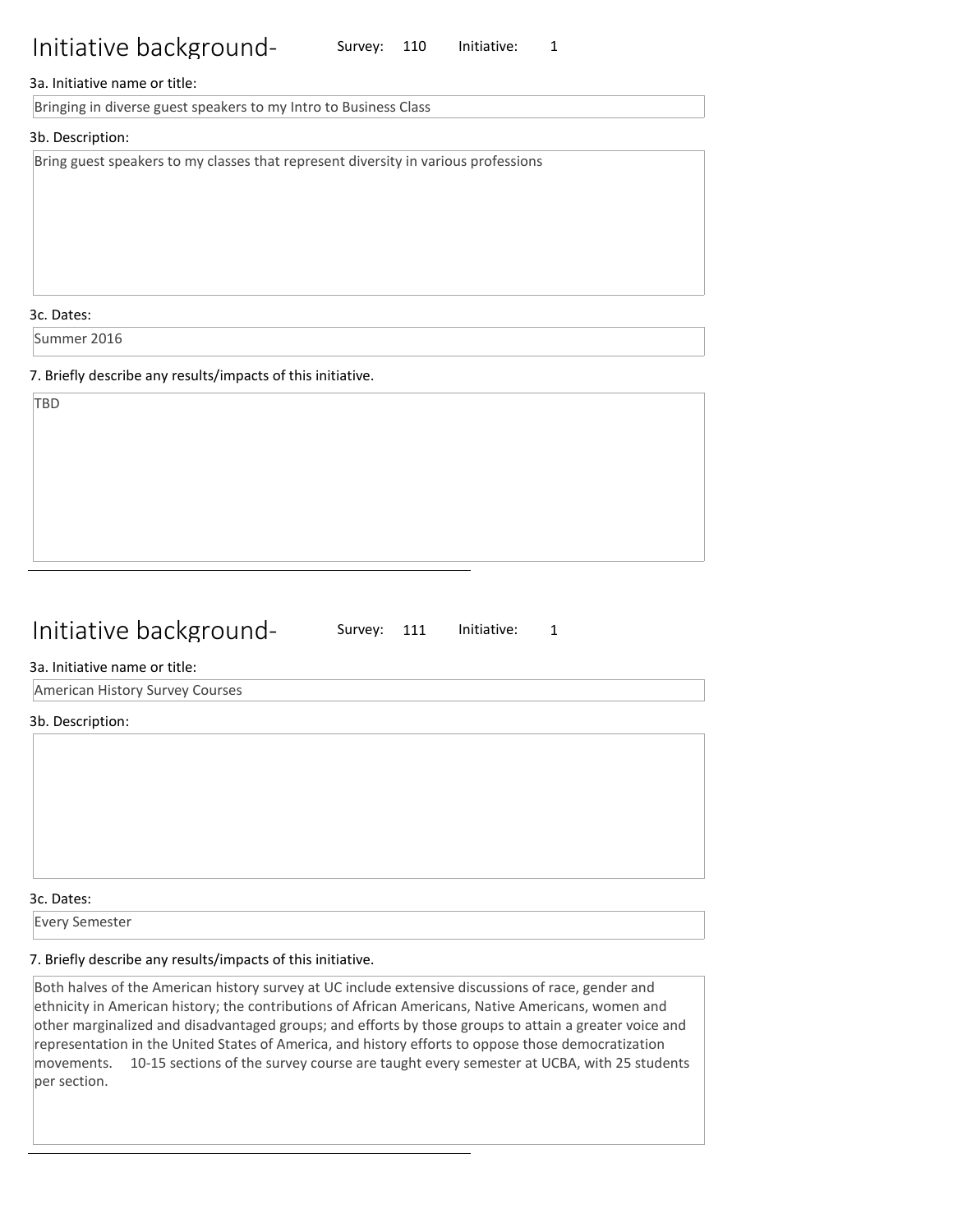Survey: 111 Initiative: 2

### 3a. Initiative name or title:

Environmental Studies/History 2023

### 3b. Description:

Environmental Activism

#### 3c. Dates:

Spring 2016

#### 7. Briefly describe any results/impacts of this initiative.

Environmental Activism his a history of American environmentalism that emphasizes the role that race, gender and ethnicity plays in not only in who is an environmental activist, but in the types of activism they engage in, and how marginalized groups are more likely to face specific types of environmental and toxic threats.

## Initiative background-

Survey: 118 Initiative: 1

#### 3a. Initiative name or title:

Cultural competency

#### 3b. Description:

How to help dental hygiensts become culturally competent

#### 3c. Dates:

next 2 Wednesdays in lecture then on-going in clinic

## 7. Briefly describe any results/impacts of this initiative.

This is a lecture incorporated into a course. I am also having CJ Witherspoon speak to my students.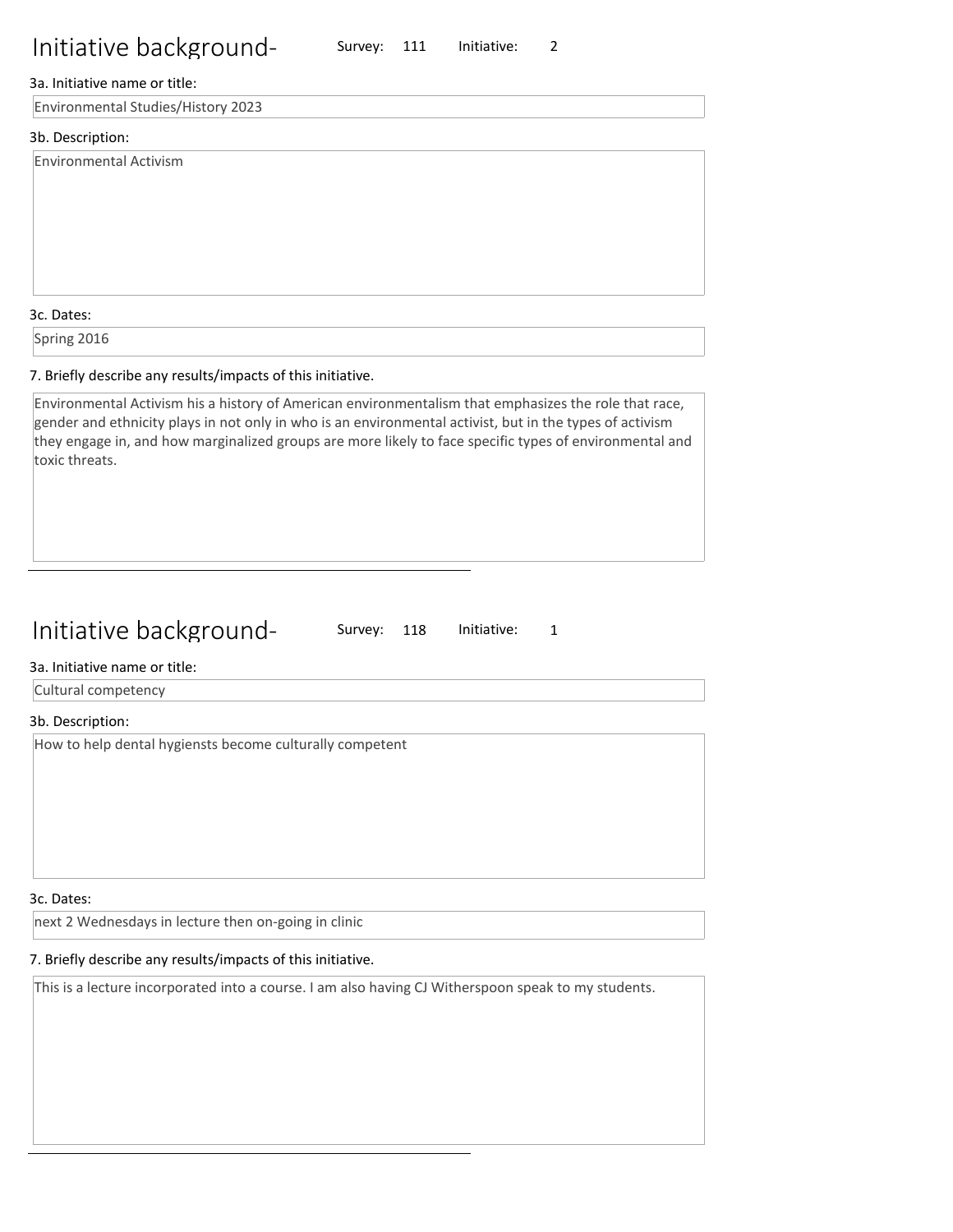3a. Initiative name or title:

SafeZone 101

## 3b. Description:

Training on gender and sexuality vocabulary and sensitivity for working with LGTBQ students.

3c. Dates:

7. Briefly describe any results/impacts of this initiative.

## Initiative background-

Survey: 124 Initiative: 1

Survey: 123 Initiative: 1

3a. Initiative name or title:

Cultural Diversity Learning Community

#### 3b. Description:

The University of Cincinnati Blue Ash College Cultural Diversity FLC continues the work of the diversity series by engaging more personally with diversity issues. In this safe environment, we will explore our experiences of dealing with diversity through personal assessment using the Intercultural Development Instrument, immersion experience training, and frank discussions. Participants will create individual diversity plans and create ways to foster the advantages of diversity in their work. Both faculty and staff are welcome in this learning community.

3c. Dates: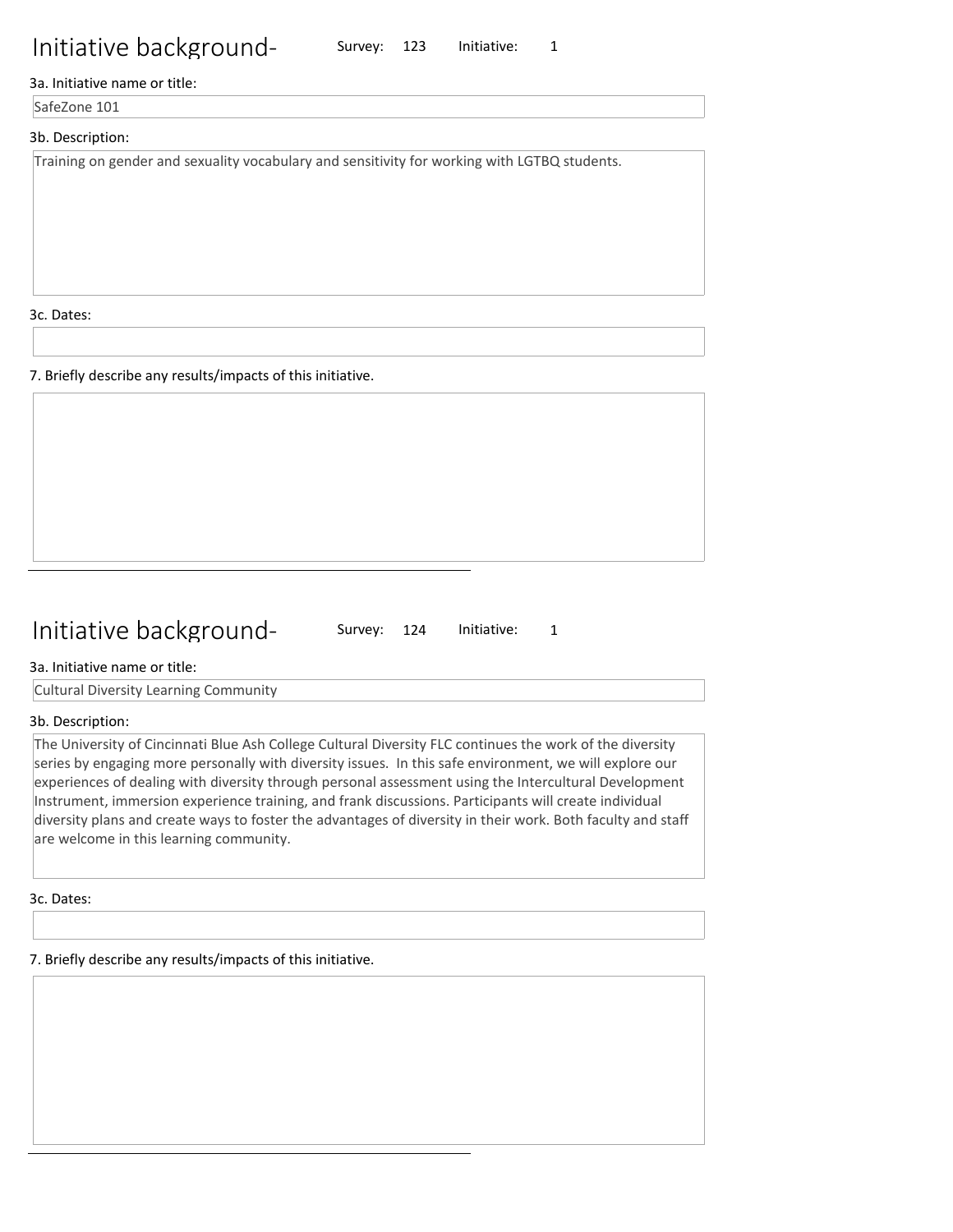3a. Initiative name or title:

Sister Circle

#### 3b. Description:

Sister Circle is a support group for women of color. The purpose of Sister Circle is to encourage the promotion of sisterhood among women. Participants are encouraged to explore and consider leadership opportunities and to become connected in the community. This forum promotes sisterhood, and what it means to support, sustain the spirit of each sister participating.

Survey: 124 Initiative: 2

3c. Dates:

7. Briefly describe any results/impacts of this initiative.

## Initiative background-

Survey: 124 Initiative: 3

3a. Initiative name or title:

Education Courses - CI 3003 - Teaching and Learning in Diverse Classrooms / ECE 2025 - Families, Communities and Schools / SPED 1001 - Individuals with Exceptionalities

#### 3b. Description:

These are courses in the pre-education programs where students learn about culture, culturally responsive practice, exceptionality and working with diverse learners

3c. Dates: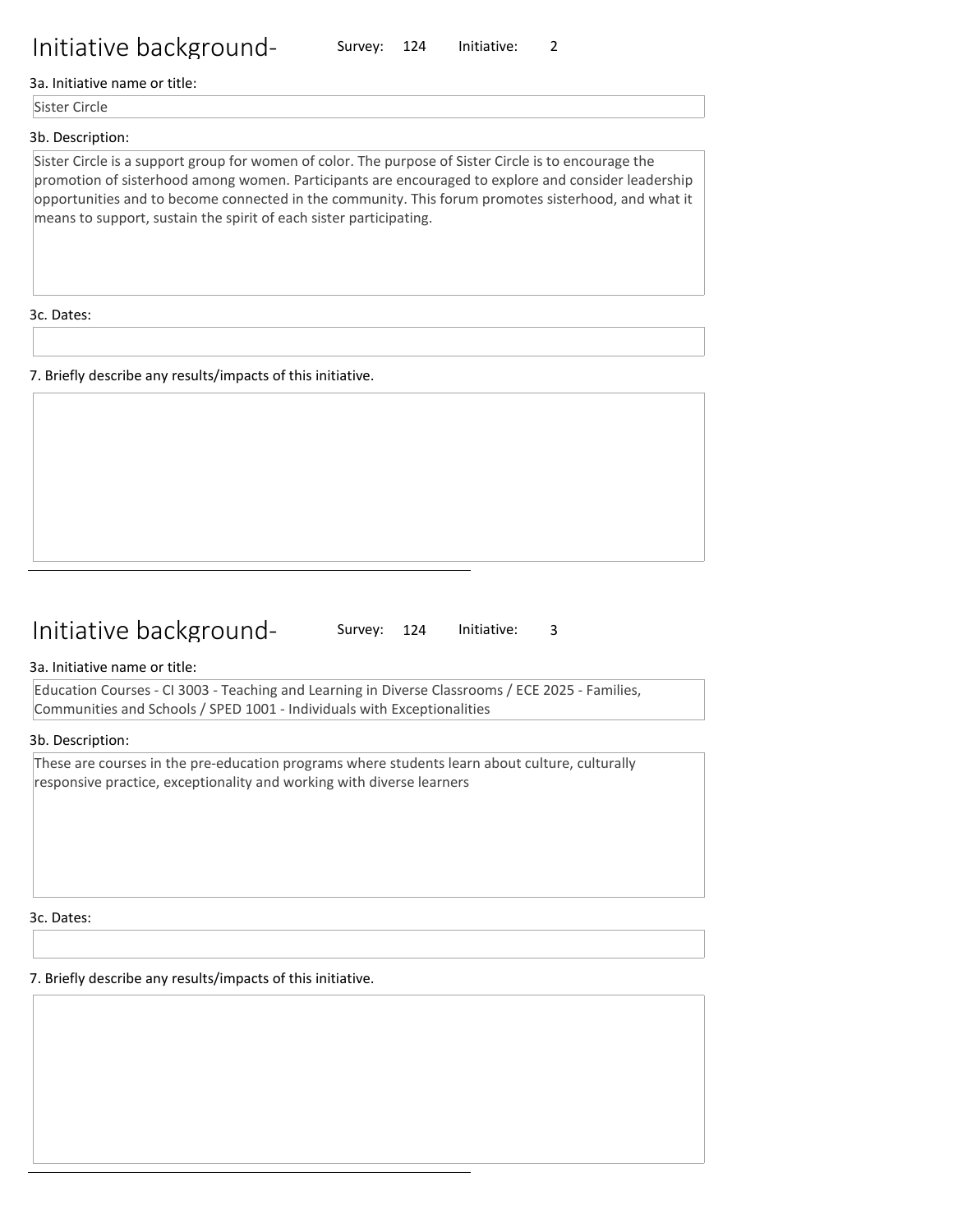Survey: 129 Initiative: 1

#### 3a. Initiative name or title:

Interprofessional Education-Theme of Diversity

#### 3b. Description:

Collaborative effort in the health programs both faculty, staff, and students. The theme is diversity and we plan to have diversity theme in the student simulation scenario and between students

3c. Dates:

3/11/2016

7. Briefly describe any results/impacts of this initiative.

## Initiative background-

Survey: 131 Initiative: 1

3a. Initiative name or title:

Diversity Focus Groups

3b. Description:

Open to faculty, staff and students. Gathered information about how the people who work, learn and teach at our college view our diversity.

#### 3c. Dates:

10/01/2015

### 7. Briefly describe any results/impacts of this initiative.

Not sure yet about impact.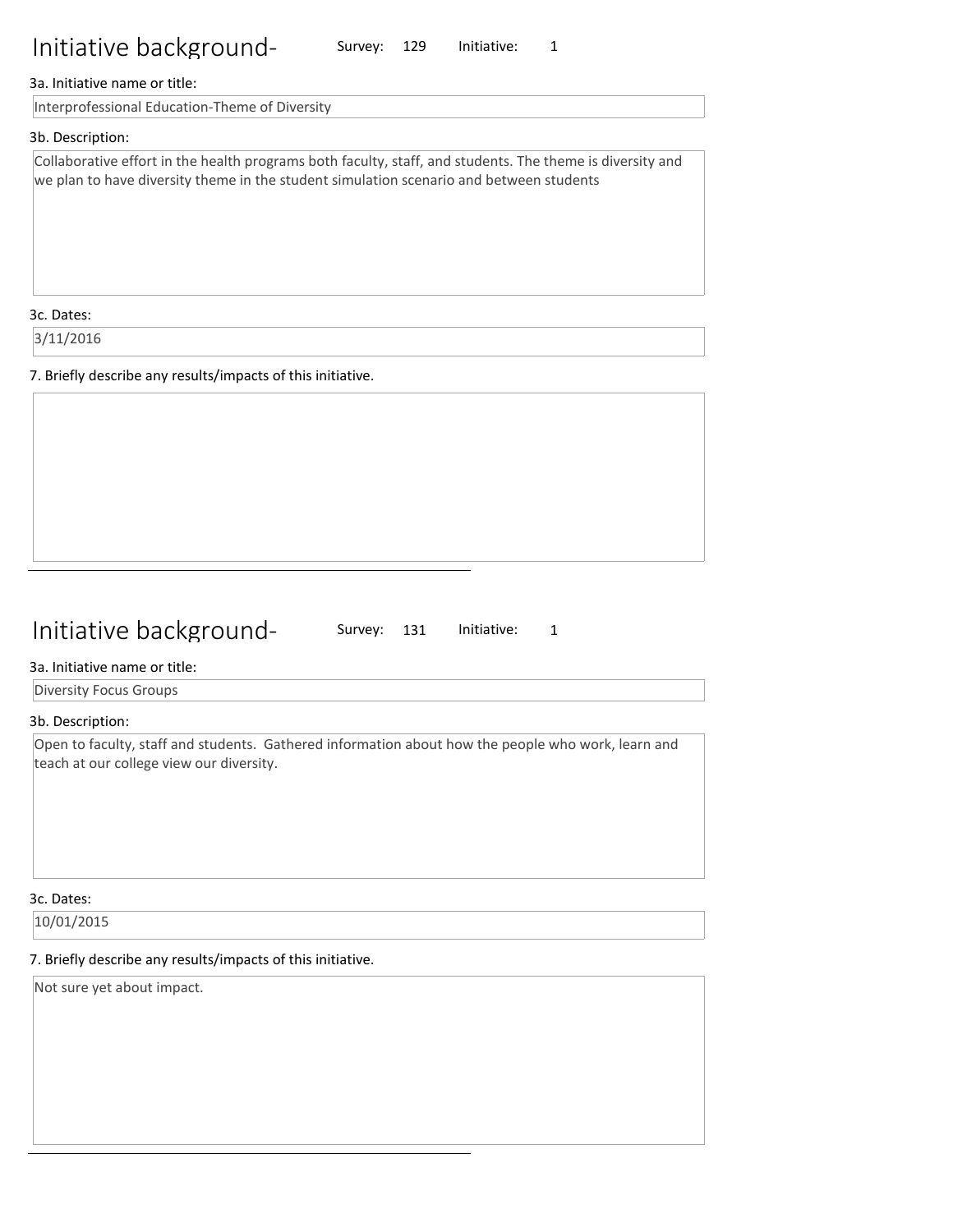#### 3a. Initiative name or title:

Diversity Scholars Program

#### 3b. Description:

Encourages student to be themselves and be proud of their culture. Offers support through workshops, mentorships, etc.

Survey: 131 Initiative: 2

3c. Dates:

#### 7. Briefly describe any results/impacts of this initiative.

Not aware of specific impact or results, but students have certainly benefited.

## Initiative background-

Survey: 136 Initiative: 1

#### 3a. Initiative name or title:

Awareness of Privilege class session

#### 3b. Description:

Students watch a video of the privilege walk and discuss reactions. Students than participate in "step in" activity which moves from low- to high-challenge questions about their own identity. They step back out after each response so not at the same intensity as the privilege walk.

3c. Dates:

In class

#### 7. Briefly describe any results/impacts of this initiative.

Many students (4 out of 40) listed this as the class session that was most impactful in the course.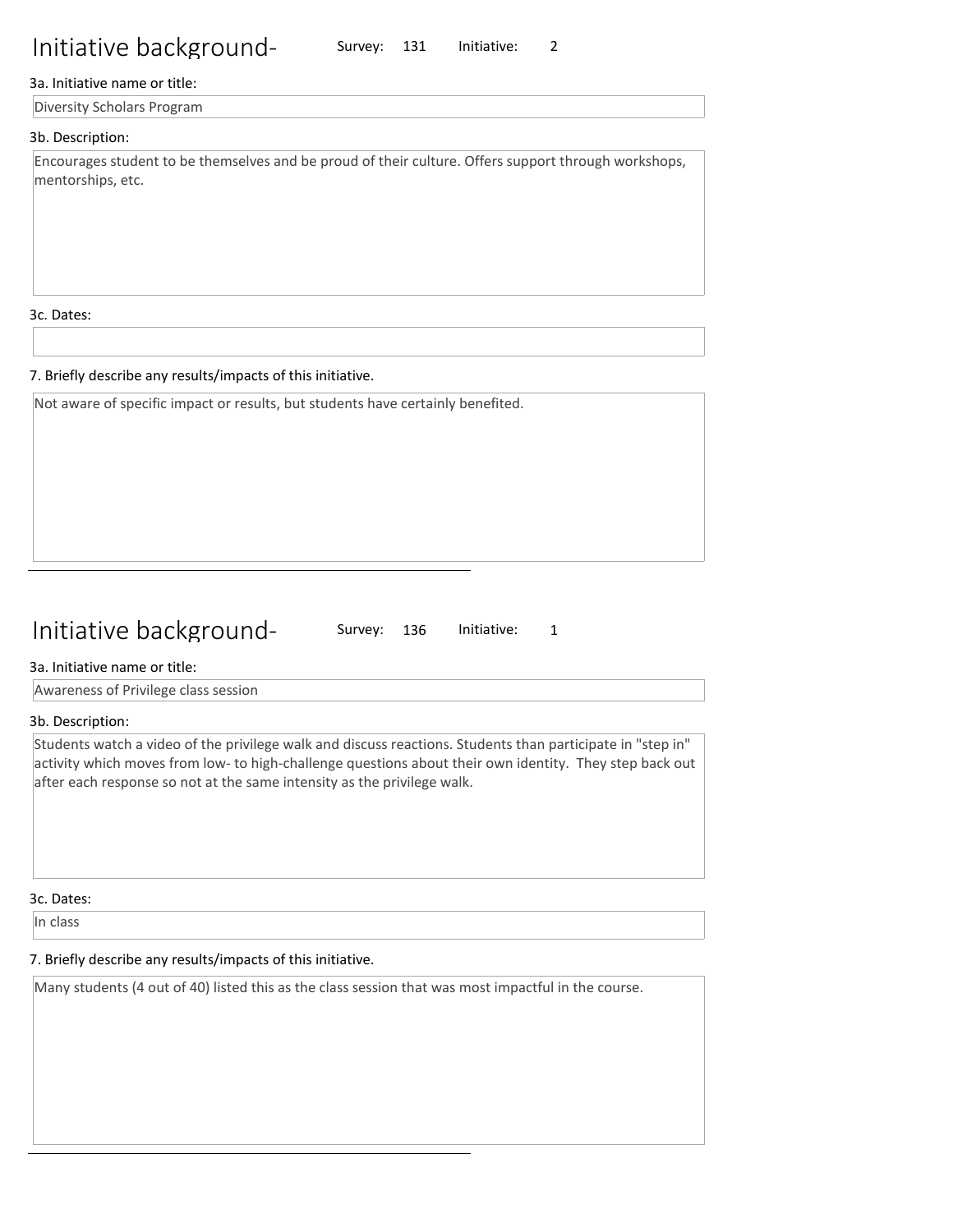### 3a. Initiative name or title:

SOL and Ambassador Diversity Training

## 3b. Description:

Ms. Witherspoon joins us for 90 minutes during SOL training and 60 minutes during Student Ambassador training to help student leaders: 1] consider their own identity and how it impacts their role at UCBA, 2] how to have conversation around identity with peers, and 3] to develop personal diversity plans for how they can improve their community and make it a more inclusive environment.

Survey: 136 Initiative: 2

#### 3c. Dates:

Every May and Every August

### 7. Briefly describe any results/impacts of this initiative.

After training, SOLs and Ambassadors indicate: learning more about themselves, feeling more comfortable in engaging with others that may be different from them, and setting goals related to diversity.

## Initiative background-

Survey: 140 Initiative: 1

### 3a. Initiative name or title:

I requested and am teaching the African American Literature Survey I and II

#### 3b. Description:

literature course

#### 3c. Dates:

fall and winter semesters 2015-16 and (likely) 2016-7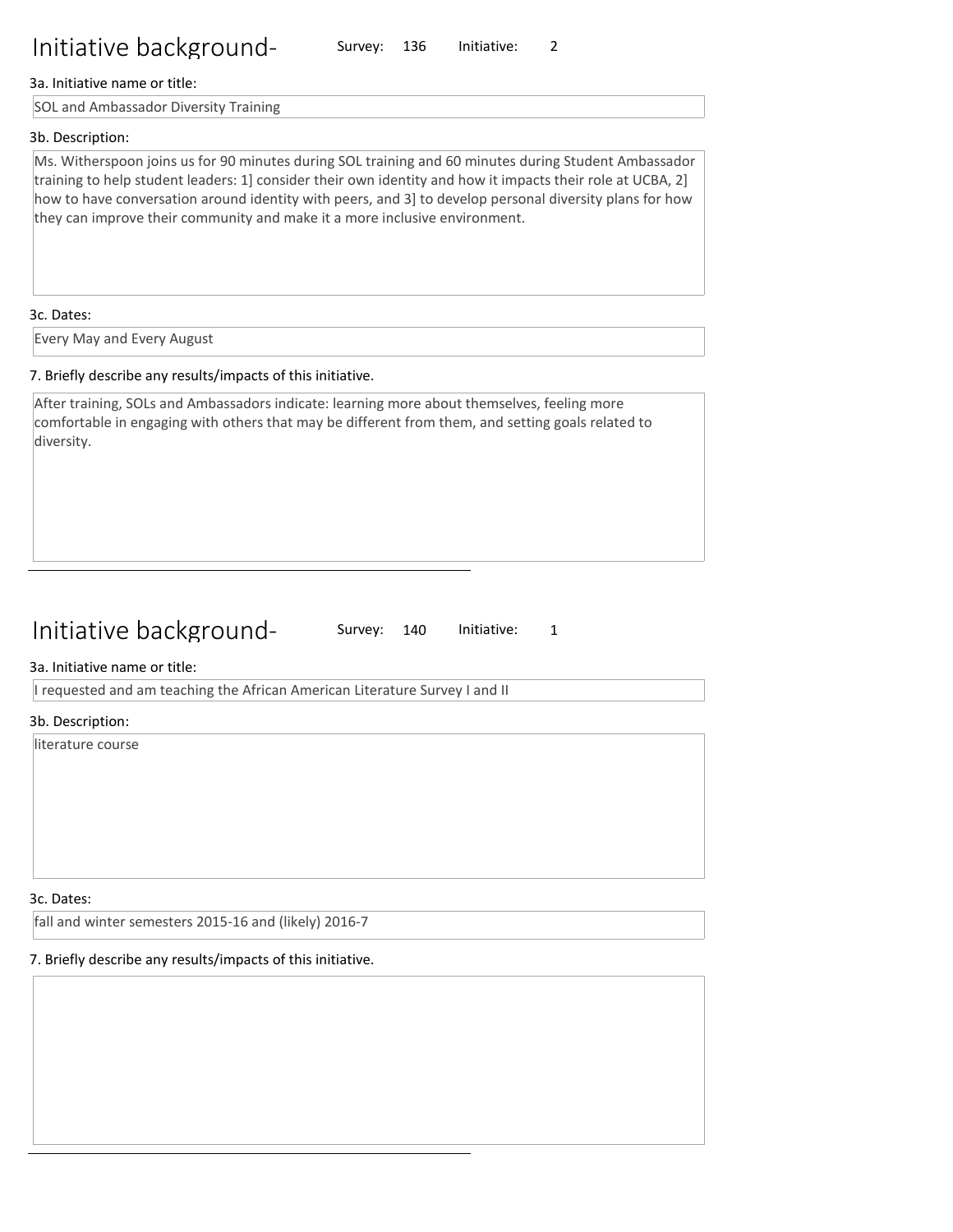#### 3a. Initiative name or title:

Allied Health Diversity Task Force

#### 3b. Description:

This group consists of faculty within the Allied Health department bringing speakers and/or topics related to diversity to the allied health department meetings. For example, on Sept. 29, 2015 our meeting included a guest speaker to do a presentation on the topic of "The not so neutral topic of gender neutrality"

Survey: 143 Initiative: 1

#### 3c. Dates:

Presentation: Sept. 29, 2015

#### 7. Briefly describe any results/impacts of this initiative.

The fall 2015 presentation was very good and the speaker did an excellent job of explaining issues surrounding gender.

## Initiative background-

Survey: 144 Initiative: 1

#### 3a. Initiative name or title:

Cultural Diversity Faculty Learning Community

#### 3b. Description:

3c. Dates:

2015-2016 Academic Year

## 7. Briefly describe any results/impacts of this initiative.

Not sure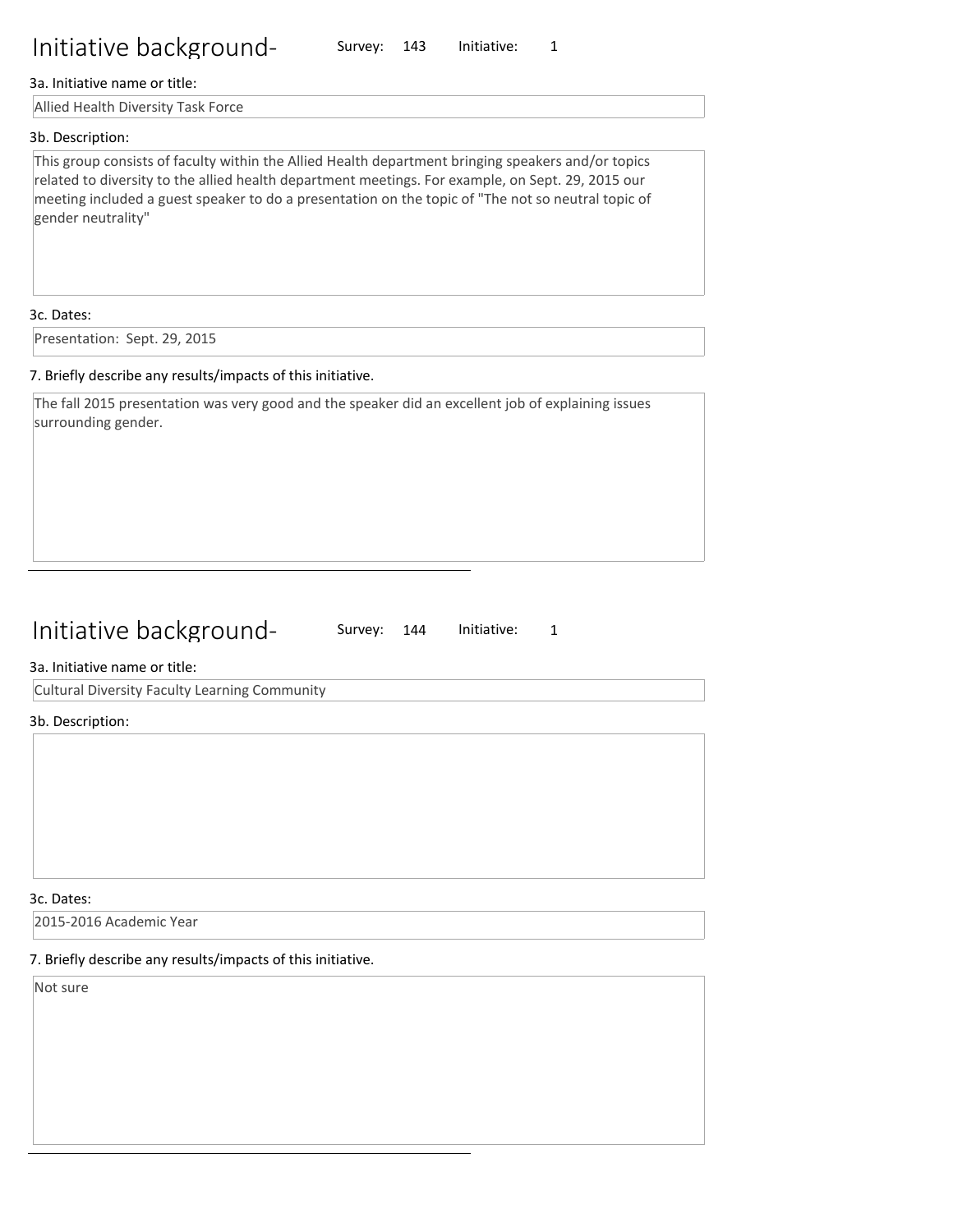Survey: 149 Initiative: 1

## 3a. Initiative name or title:

Cultural Diversity Committee

## 3b. Description:

Working to understand and improve diversity

3c. Dates:

Academic year 2015-16 and forward

## 7. Briefly describe any results/impacts of this initiative.

To my knowledge the initiative is just beginning this academic year

## Initiative background-

Survey: 159 Initiative: 1

## 3a. Initiative name or title:

grants for students

## 3b. Description:

3c. Dates: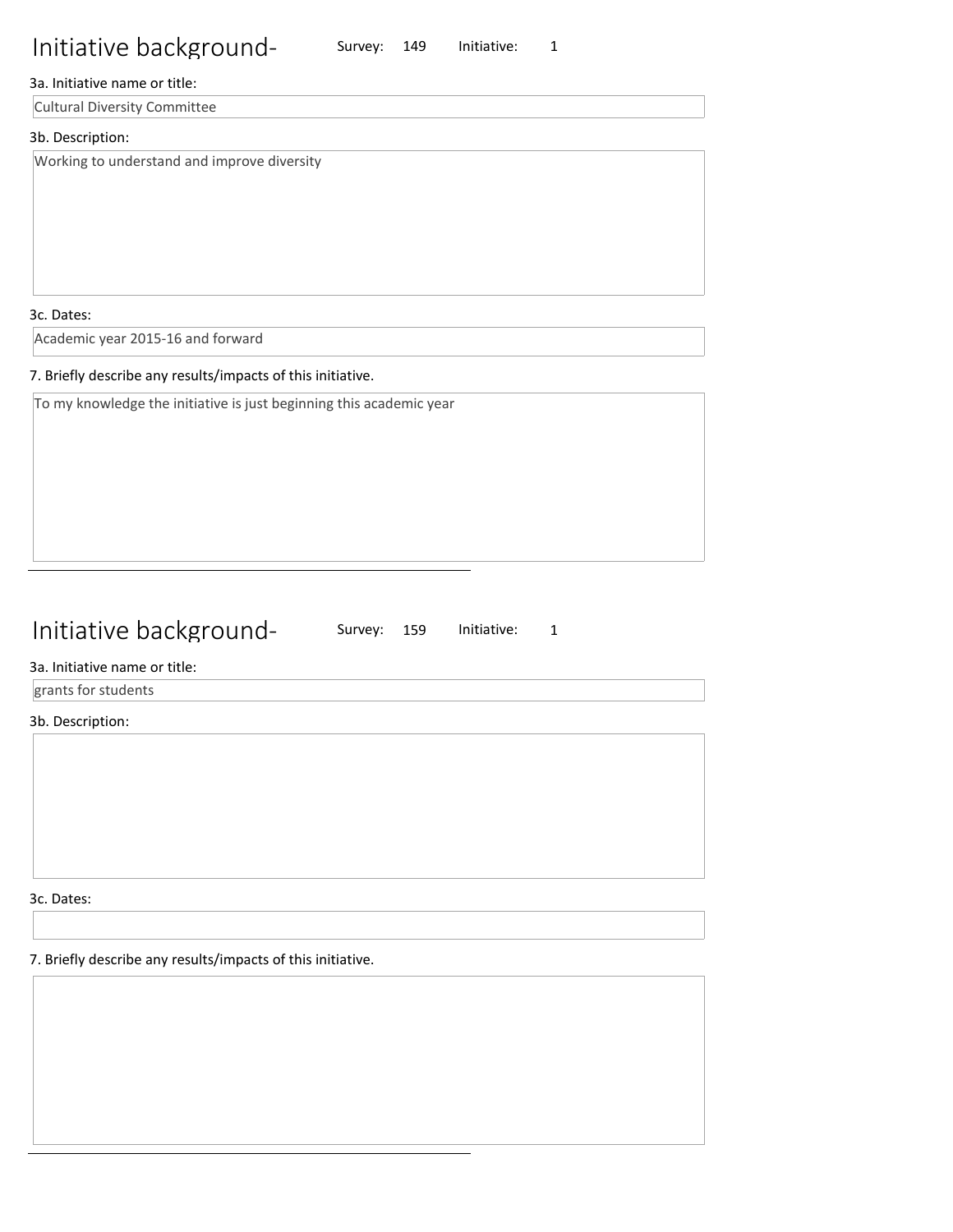3a. Initiative name or title:

educating faculty

3b. Description:

3c. Dates:

7. Briefly describe any results/impacts of this initiative.

## Initiative background-

Survey: 160 Initiative: 1

Survey: 159 Initiative: 2

3a. Initiative name or title:

Class

3b. Description:

3c. Dates: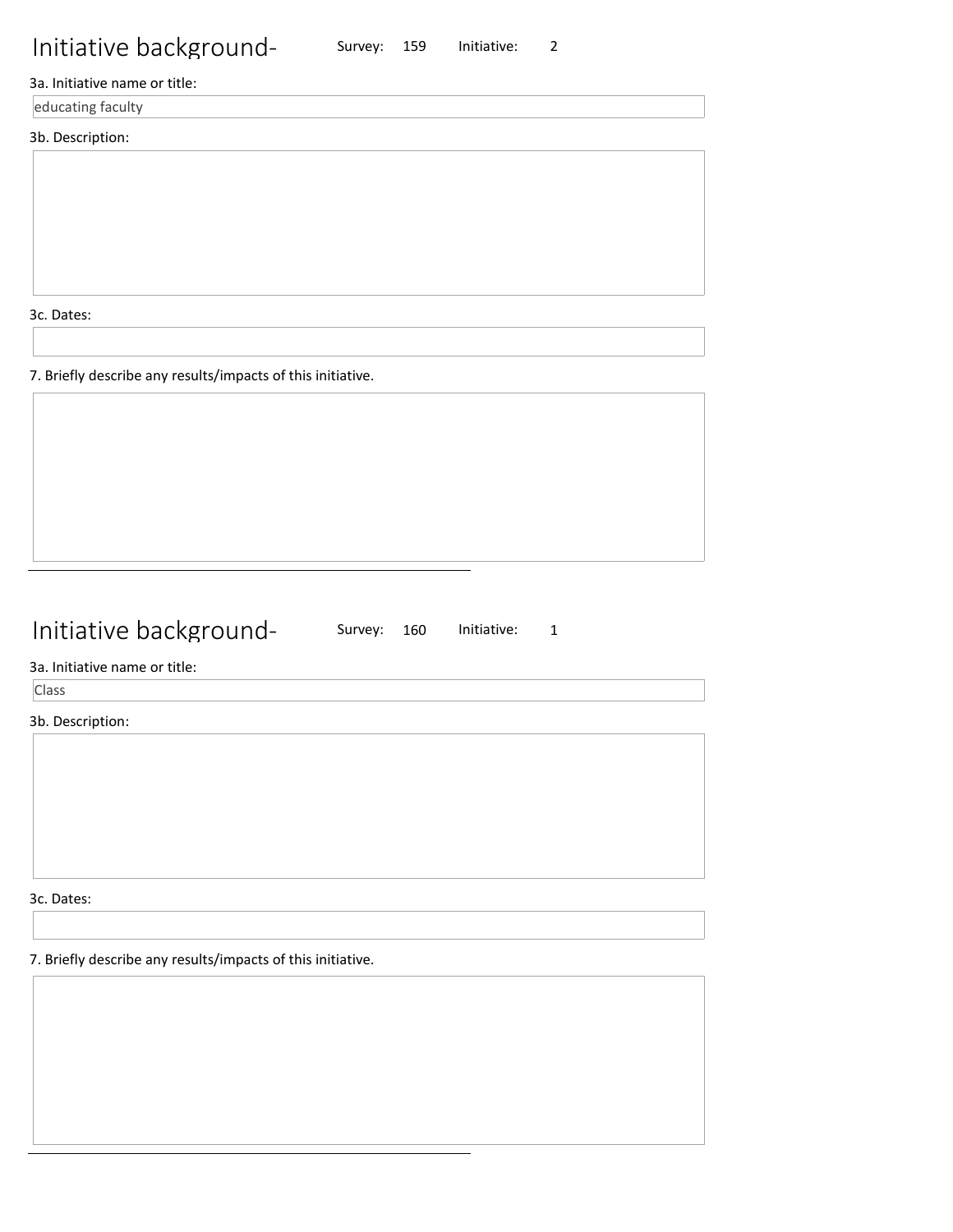#### 3a. Initiative name or title:

Class session on minority rhetoric

#### 3b. Description:

I teach a class session/unit on minority rhetorical patterns in both 1001 and 2089 as part of understanding how knowledge is made and meaning is made in writing.

3c. Dates:

varies each term

#### 7. Briefly describe any results/impacts of this initiative.

students are more aware of the difference of ways of making meaning and communicating (no metrics at this time -- forthcoming)

## Initiative background-

Survey: 166 Initiative: 1

Survey: 165 Initiative: 1

3a. Initiative name or title:

Cultural Diversity Learning Community (inclusive of faculty and staff)

#### 3b. Description:

In this academic year, we have this Learning Community. We will offer it again next year to see if any one is interested in this extended, personal exploration of diversity and inclusion.

3c. Dates:

Fall 2015-Spring 2016

## 7. Briefly describe any results/impacts of this initiative.

Participants developed their awareness of themselves as cultural facilitators, and they developed activities to support students in understanding cultural inclusion and support. Much of the personal experience activities were about highlighting how to bring inclusion into the forefront of planning activities. In addition, faculty and staff joined each other to discuss the different ways that diversity is realized, supported, and promoted at the university, thereby creating a more inclusive environment.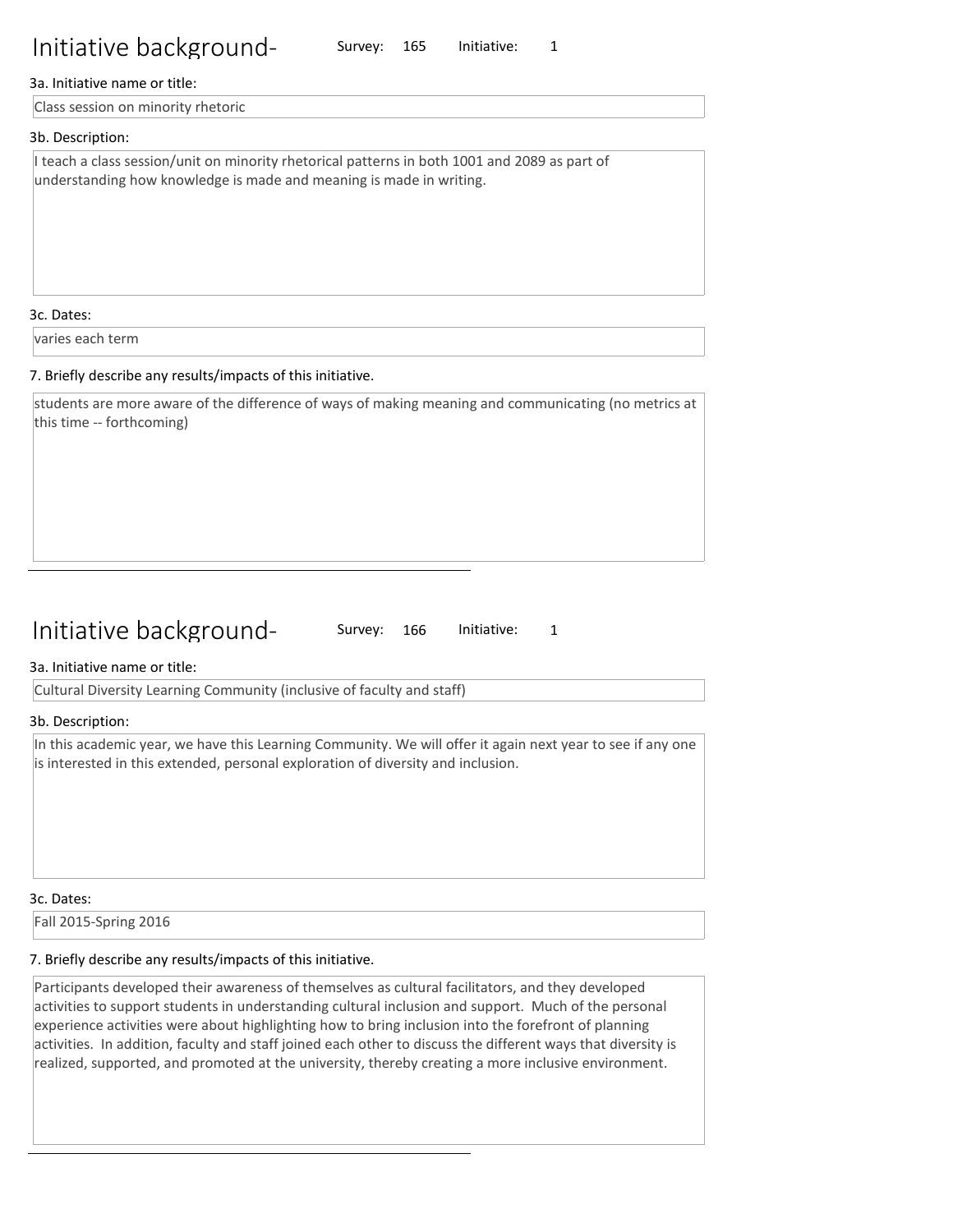Survey: 166 Initiative: 2

### 3a. Initiative name or title:

Cultural Diversity Learning Community

### 3b. Description:

See previous entry

3c. Dates:

We will announce the offering of the community again for the 2016-2017 academic year.

### 7. Briefly describe any results/impacts of this initiative.

## Initiative background-

Survey: 167 Initiative: 1

3a. Initiative name or title:

Contemporary Moral Issues, Medical Ethics, Business Ethics (courses)

3b. Description:

Courses with at least one session on diversity and inclusion issues; the first course has several weeks devoted to relevant topics.

#### 3c. Dates:

Courses run every academic year